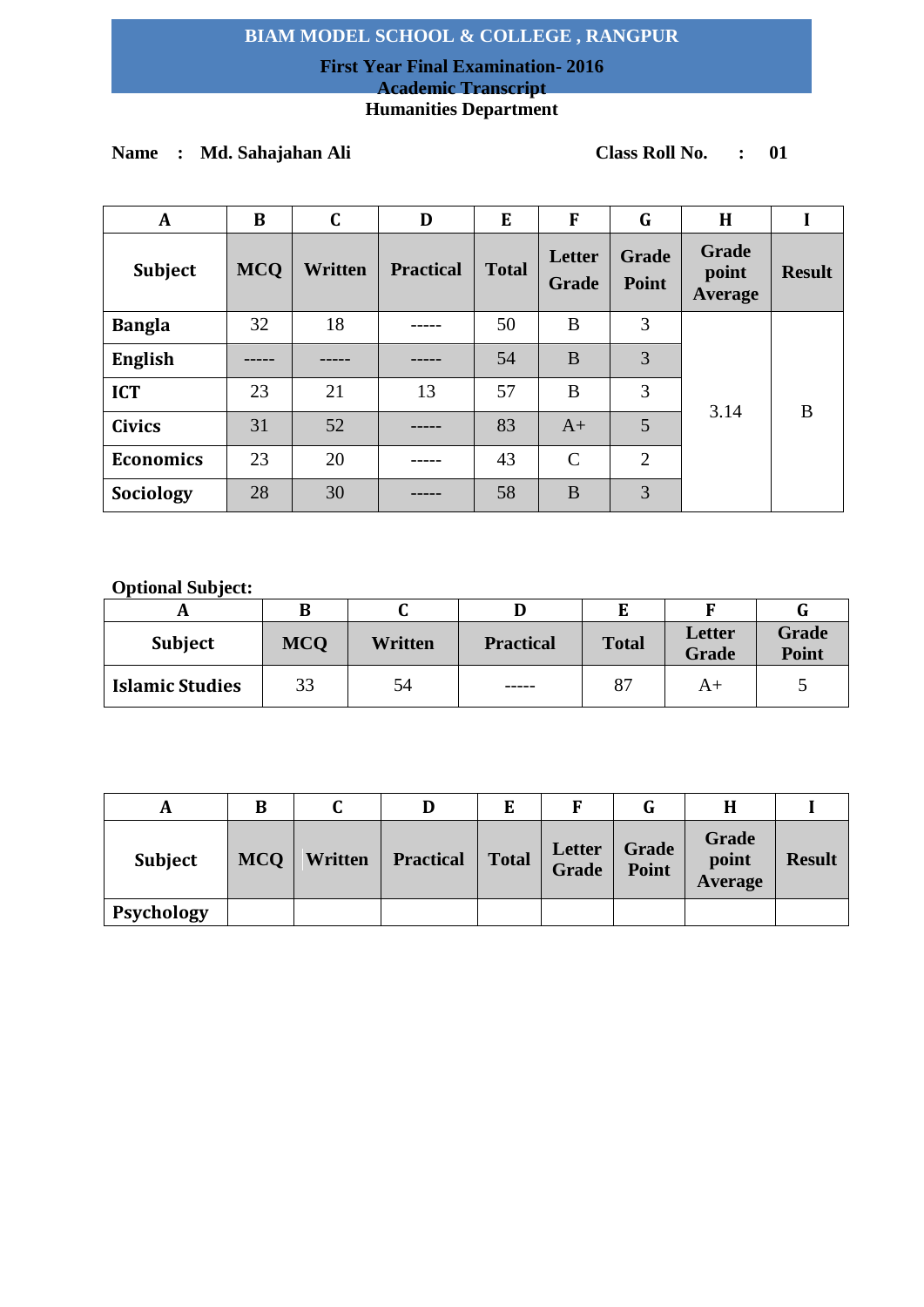# **First Year Final Examination- 2016**

# **Academic Transcript**

# **Humanities Department**

## **Name : Md. Sazzad Bin Rauf Class Roll No. : 02**

| A                | B          | $\mathbf C$ | D                | E            | F               | G                     | H                         |               |
|------------------|------------|-------------|------------------|--------------|-----------------|-----------------------|---------------------------|---------------|
| <b>Subject</b>   | <b>MCQ</b> | Written     | <b>Practical</b> | <b>Total</b> | Letter<br>Grade | <b>Grade</b><br>Point | Grade<br>point<br>Average | <b>Result</b> |
| <b>Bangla</b>    | 34         | 23          |                  | 57           | B               | 3                     |                           |               |
| <b>English</b>   |            |             |                  | 44           | $\mathcal{C}$   | $\overline{2}$        |                           |               |
| <b>ICT</b>       | 23         | 20          | 18               | 61           | $A-$            | 3.5                   |                           |               |
| <b>Civics</b>    | 29         | 53          |                  | 82           | $A+$            | 5                     | 3.14                      | B             |
| <b>Economics</b> | 23         | 25          |                  | 48           | $\mathcal{C}$   | $\overline{2}$        |                           |               |
| Sociology        | 30         | 37          |                  | 67           | $A-$            | 3.5                   |                           |               |

|                        | в          |         |                  |              |                               |                       |
|------------------------|------------|---------|------------------|--------------|-------------------------------|-----------------------|
| <b>Subject</b>         | <b>MCQ</b> | Written | <b>Practical</b> | <b>Total</b> | <b>Letter</b><br><b>Grade</b> | Grade<br><b>Point</b> |
| <b>Islamic Studies</b> |            |         | -----            |              |                               |                       |

|                | B          |         |                  |              |                 | u                     |
|----------------|------------|---------|------------------|--------------|-----------------|-----------------------|
| <b>Subject</b> | <b>MCQ</b> | Written | <b>Practical</b> | <b>Total</b> | Letter<br>Grade | <b>Grade</b><br>Point |
| Psychology     | 27         | 29      | 25               | 81           | A+              |                       |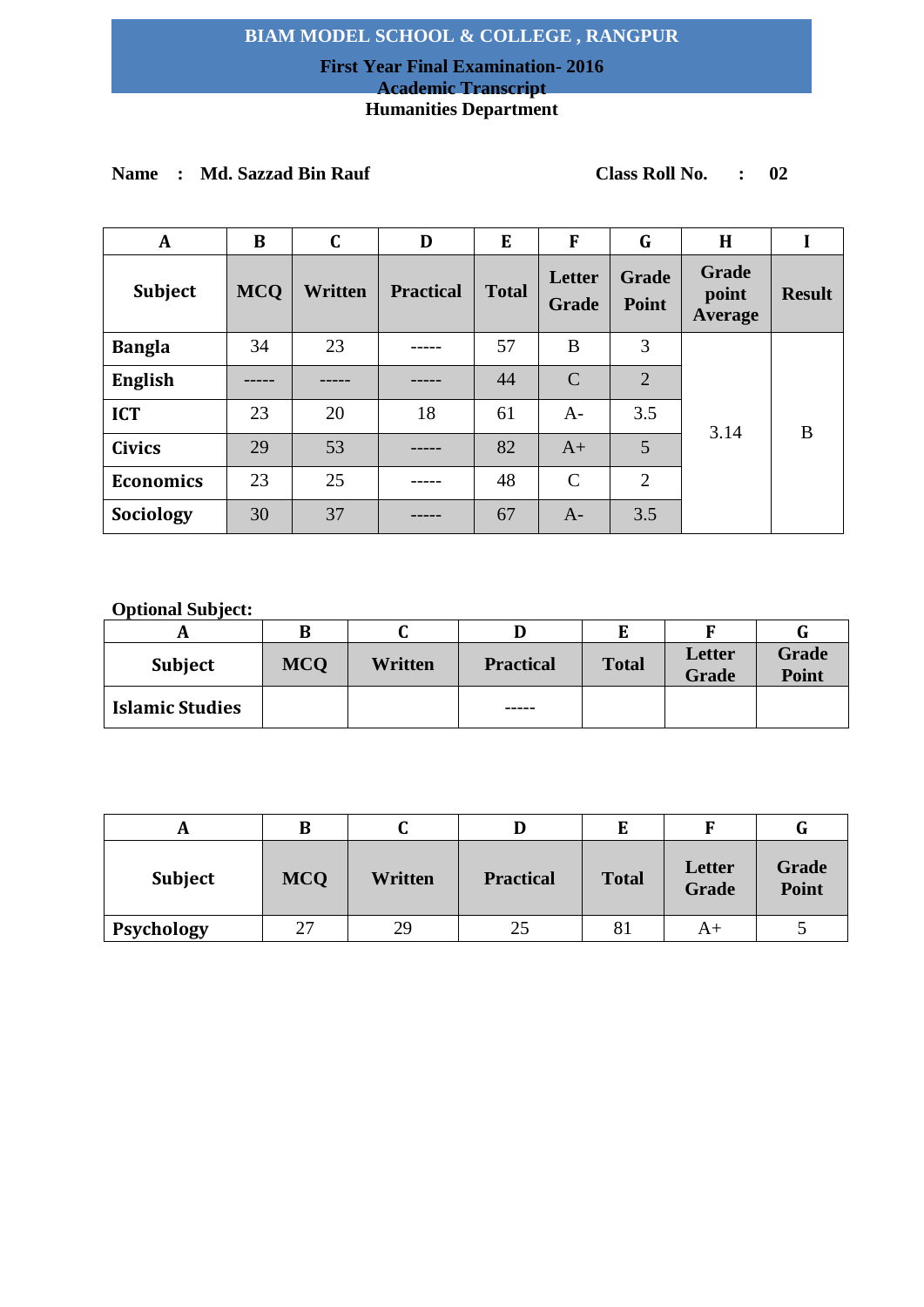## **First Year Final Examination- 2016 Academic Transcript Humanities Department**

**Name : Arich Alam Class Roll No. : 03**

| $\mathbf A$      | B          | C       | D                | E            | F               | G                     | H                         |               |
|------------------|------------|---------|------------------|--------------|-----------------|-----------------------|---------------------------|---------------|
| Subject          | <b>MCQ</b> | Written | <b>Practical</b> | <b>Total</b> | Letter<br>Grade | Grade<br><b>Point</b> | Grade<br>point<br>Average | <b>Result</b> |
| <b>Bangla</b>    | 28         | 29      |                  | 57           | B               | 3                     |                           |               |
| <b>English</b>   |            |         |                  | 62           | $A-$            | 3.5                   |                           | B             |
| <b>ICT</b>       | 17         | 16      | 17               | 50           | B               | 3                     |                           |               |
| <b>Civics</b>    | 25         | 35      |                  | 60           | $A-$            | 3.5                   | 3                         |               |
| <b>Economics</b> | 20         | 20      |                  | 40           | $\mathcal{C}$   | $\overline{2}$        |                           |               |
| Sociology        | 21         | 36      |                  | 57           | B               | 3                     |                           |               |

|                        | В          |                |                  |              |                 |                       |
|------------------------|------------|----------------|------------------|--------------|-----------------|-----------------------|
| <b>Subject</b>         | <b>MCO</b> | <b>Written</b> | <b>Practical</b> | <b>Total</b> | Letter<br>Grade | Grade<br><b>Point</b> |
| <b>Islamic Studies</b> |            |                | ------           |              |                 |                       |

| A              | B          | u       |                  | E            |                 | G                     |
|----------------|------------|---------|------------------|--------------|-----------------|-----------------------|
| <b>Subject</b> | <b>MCQ</b> | Written | <b>Practical</b> | <b>Total</b> | Letter<br>Grade | Grade<br><b>Point</b> |
| Psychology     | 20         | 29      | 22               | $-11$        | A+              |                       |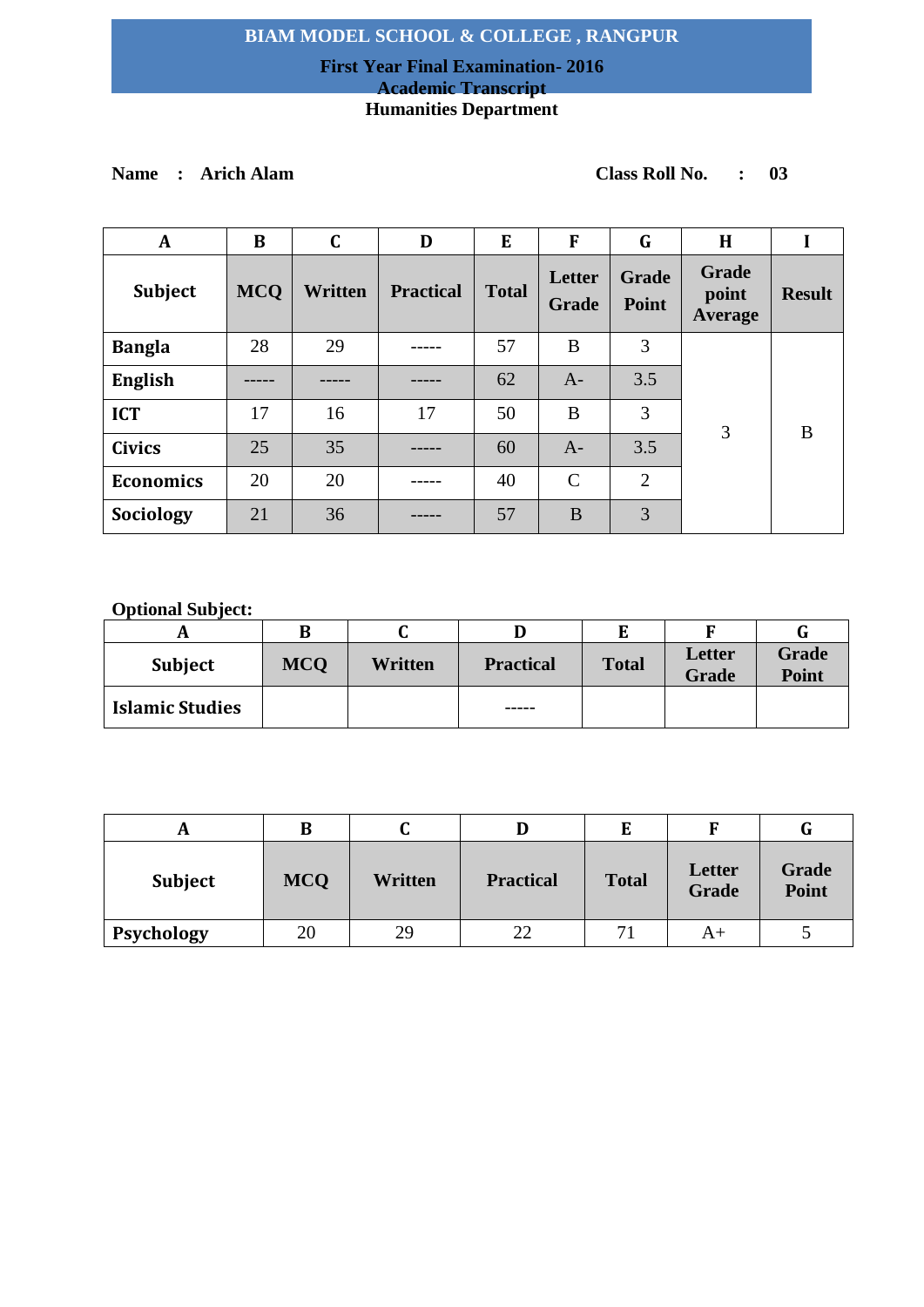## **First Year Final Examination- 2016 Academic Transcript Humanities Department**

# **Name : Priyanka Roy Class Roll No. : 04**

| A                | B          | $\mathbf C$ | D                | E            | F               | G                       | H                         |               |
|------------------|------------|-------------|------------------|--------------|-----------------|-------------------------|---------------------------|---------------|
| Subject          | <b>MCQ</b> | Written     | <b>Practical</b> | <b>Total</b> | Letter<br>Grade | <b>Grade</b><br>Point   | Grade<br>point<br>Average | <b>Result</b> |
| <b>Bangla</b>    | 20         | 21          |                  | 41           | $\mathcal{C}$   | 2                       |                           |               |
| <b>English</b>   |            |             |                  | 62           | $A-$            | .5                      |                           |               |
| <b>ICT</b>       | 14         | 06          | 10               | 30           | $\bf{F}$        | $\overline{\mathbf{0}}$ | $\overline{\mathbf{0}}$   | $\mathbf{F}$  |
| <b>Civics</b>    | 27         | 39          |                  | 66           | $A-$            | 3.5                     |                           |               |
| <b>Economics</b> | 16         | 12          |                  | 28           | $\bf{F}$        | $\overline{\mathbf{0}}$ |                           |               |
| Sociology        | 22         | 33          |                  | 55           | B               | 3                       |                           |               |

|                        | В          |         |                  |              |                        |                |
|------------------------|------------|---------|------------------|--------------|------------------------|----------------|
| Subject                | <b>MCO</b> | Written | <b>Practical</b> | <b>Total</b> | Letter<br><b>Grade</b> | Grade<br>Point |
| <b>Islamic Studies</b> |            |         | ------           |              |                        |                |

|                | B          |         |                  | E            |                        | u              |
|----------------|------------|---------|------------------|--------------|------------------------|----------------|
| <b>Subject</b> | <b>MCQ</b> | Written | <b>Practical</b> | <b>Total</b> | Letter<br><b>Grade</b> | Grade<br>Point |
| Psychology     |            | 22      | 18               | 51           |                        |                |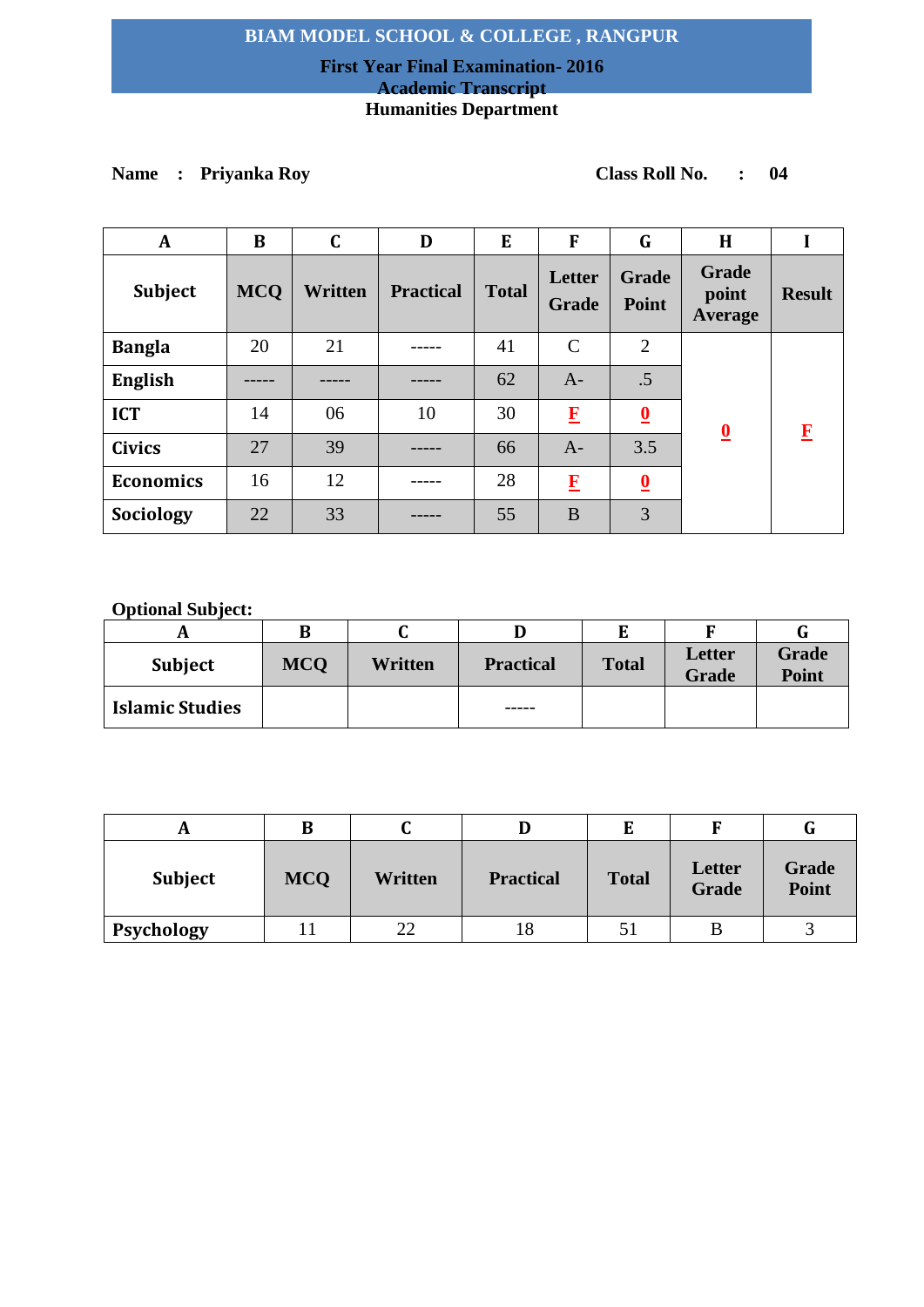## **First Year Final Examination- 2016 Academic Transcript**

## **Humanities Department**

# **Name : Most. Rabeya Bashri Class Roll No. : 05**

| A                | B          | $\mathbf C$ | D                | E            | F               | G                       | H                         |               |
|------------------|------------|-------------|------------------|--------------|-----------------|-------------------------|---------------------------|---------------|
| Subject          | <b>MCQ</b> | Written     | <b>Practical</b> | <b>Total</b> | Letter<br>Grade | <b>Grade</b><br>Point   | Grade<br>point<br>Average | <b>Result</b> |
| <b>Bangla</b>    | 25         | 24          |                  | 49           | $\mathcal{C}$   | 2                       |                           |               |
| <b>English</b>   |            |             |                  | 65           | $A-$            | 3.5                     |                           |               |
| <b>ICT</b>       | 12         | 13          | 10               | 35           | D               | 1                       |                           | $\mathbf{F}$  |
| <b>Civics</b>    | 26         | 38          |                  | 64           | $A-$            | 3.5                     | $\overline{\mathbf{0}}$   |               |
| <b>Economics</b> | 14         | 11          |                  | 25           | $\bf{F}$        | $\overline{\mathbf{0}}$ |                           |               |
| Sociology        | 24         | 35          |                  | 59           | B               | 3                       |                           |               |

| <b>Subject</b>         | <b>MCQ</b> | Written | <b>Practical</b> | <b>Total</b> | <b>Letter</b><br>Grade | Grade<br><b>Point</b> |
|------------------------|------------|---------|------------------|--------------|------------------------|-----------------------|
| <b>Islamic Studies</b> | 28         | 52      | -----            | 80           | A+                     |                       |

| A              | В          |         | D                |               |                 |                       |                           |               |
|----------------|------------|---------|------------------|---------------|-----------------|-----------------------|---------------------------|---------------|
| <b>Subject</b> | <b>MCO</b> | Written | <b>Practical</b> | $\vert$ Total | Letter<br>Grade | <b>Grade</b><br>Point | Grade<br>point<br>Average | <b>Result</b> |
| Psychology     |            |         |                  |               |                 |                       |                           |               |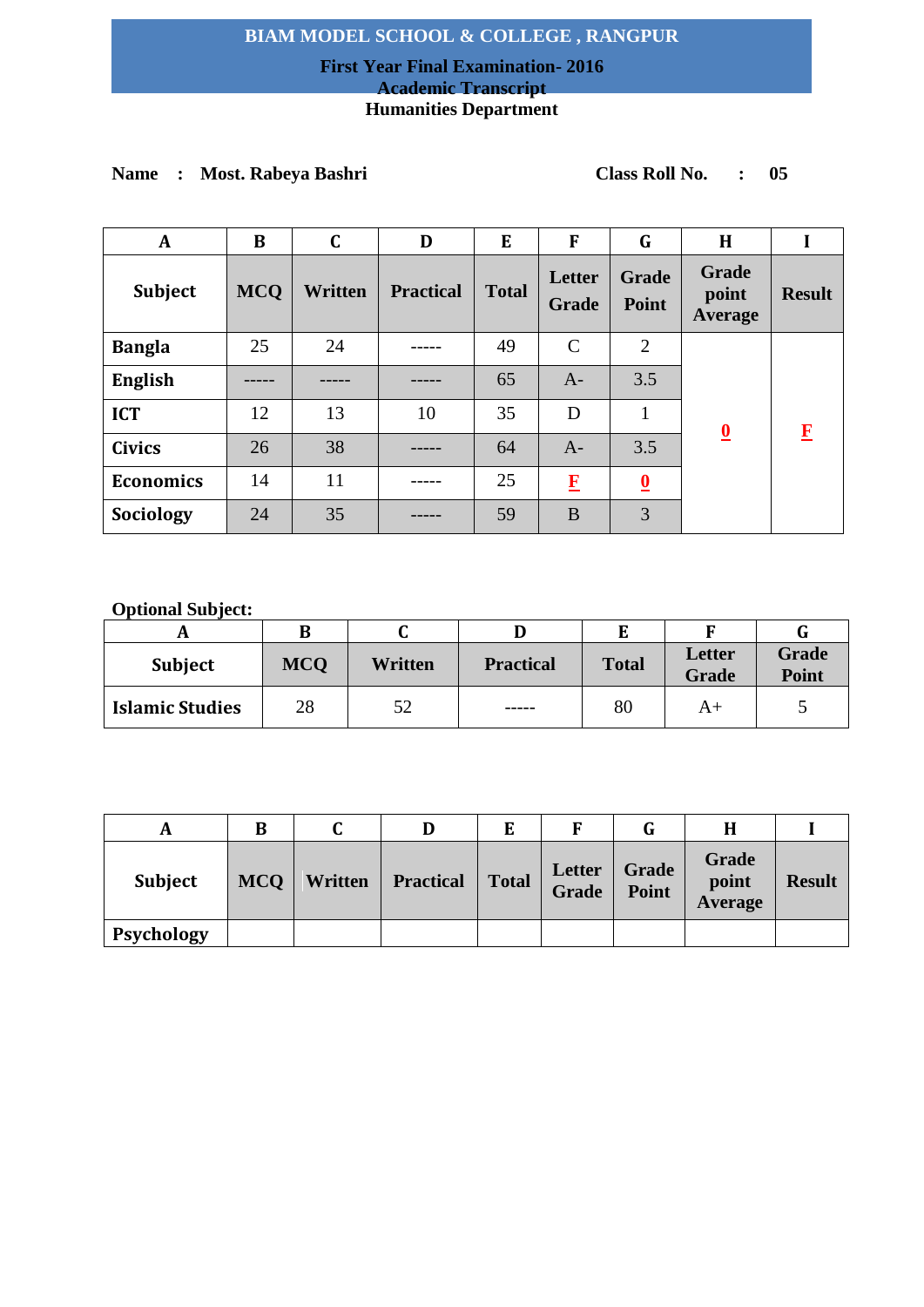## **First Year Final Examination- 2016 Academic Transcript**

# **Humanities Department**

## **Name : Md. Ashikur Rahman Class Roll No. : 06**

| A                | B          | $\mathbf C$ | D                | E            | F               | G                       | H                         |               |
|------------------|------------|-------------|------------------|--------------|-----------------|-------------------------|---------------------------|---------------|
| Subject          | <b>MCQ</b> | Written     | <b>Practical</b> | <b>Total</b> | Letter<br>Grade | <b>Grade</b><br>Point   | Grade<br>point<br>Average | <b>Result</b> |
| <b>Bangla</b>    | 24         | 17          |                  | 41           | $\mathcal{C}$   | 2                       |                           |               |
| <b>English</b>   |            |             |                  | 33           | D               |                         |                           | F             |
| <b>ICT</b>       | 13         | 04          | 15               | 32           | $\bf{F}$        | $\overline{\mathbf{0}}$ | $\overline{\mathbf{0}}$   |               |
| <b>Civics</b>    | 25         | 37          |                  | 62           | $A-$            | 3.5                     |                           |               |
| <b>Economics</b> | 22         | 20          |                  | 42           | $\mathcal{C}$   | $\overline{2}$          |                           |               |
| Sociology        | 19         | 27          |                  | 46           | $\mathcal{C}$   | $\overline{2}$          |                           |               |

|                        | В          |         |                  |              |                        |                |
|------------------------|------------|---------|------------------|--------------|------------------------|----------------|
| <b>Subject</b>         | <b>MCQ</b> | Written | <b>Practical</b> | <b>Total</b> | Letter<br><b>Grade</b> | Grade<br>Point |
| <b>Islamic Studies</b> |            |         | -----            |              |                        |                |

| л              | В          | u       |                  | E            |                 | G              |
|----------------|------------|---------|------------------|--------------|-----------------|----------------|
| <b>Subject</b> | <b>MCQ</b> | Written | <b>Practical</b> | <b>Total</b> | Letter<br>Grade | Grade<br>Point |
| Psychology     | 09         | 14      |                  | 38           |                 |                |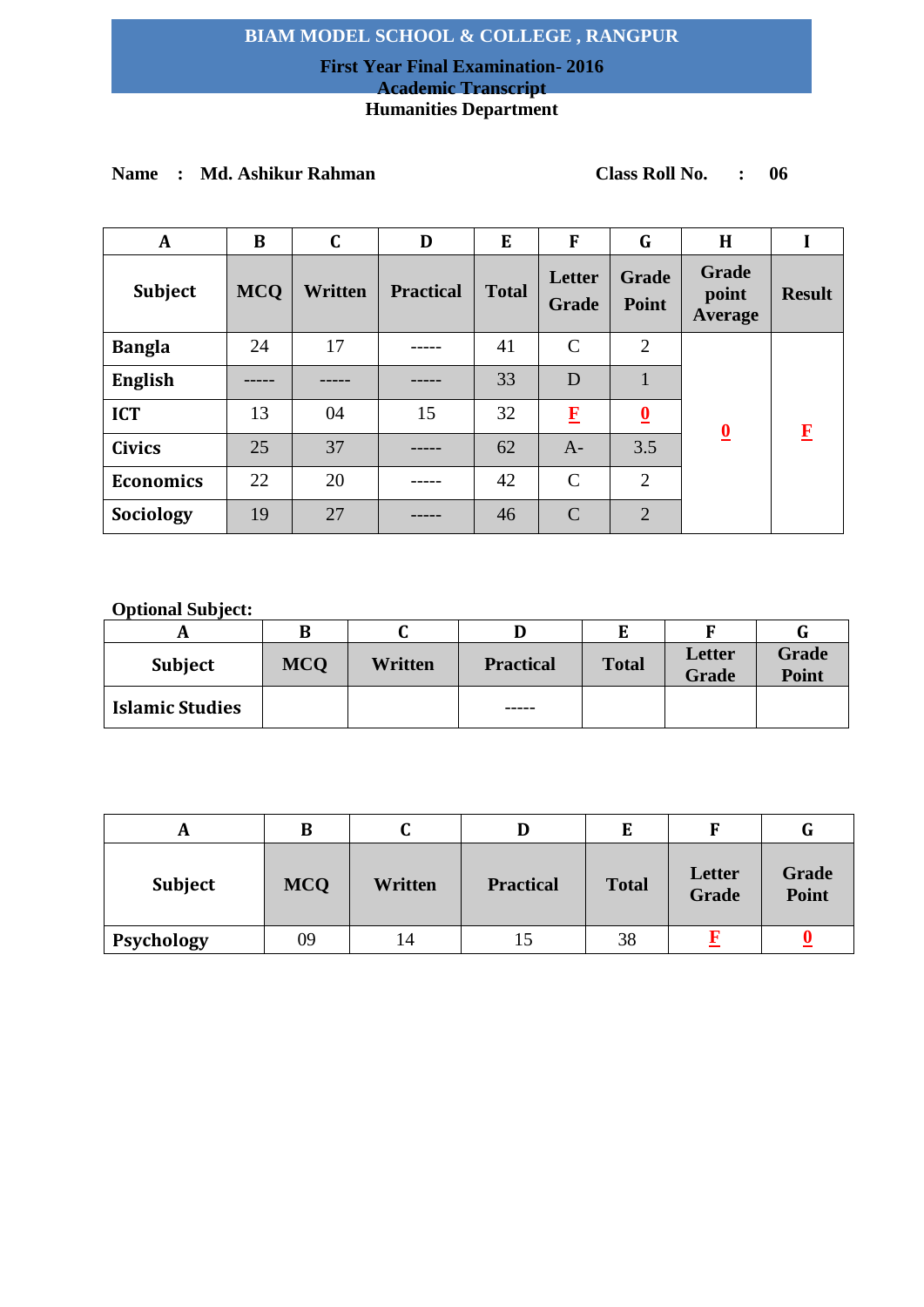## **First Year Final Examination- 2016 Academic Transcript Humanities Department**

# **Name : Samia Aktar Class Roll No. : 07**

| $\mathbf{A}$     | B          | $\mathbf C$    | D                | E            | $\mathbf{F}$    | G                       | H                         |               |
|------------------|------------|----------------|------------------|--------------|-----------------|-------------------------|---------------------------|---------------|
| Subject          | <b>MCQ</b> | <b>Written</b> | <b>Practical</b> | <b>Total</b> | Letter<br>Grade | <b>Grade</b><br>Point   | Grade<br>point<br>Average | <b>Result</b> |
| <b>Bangla</b>    | 19         | 19             |                  | 38           | D               | 1                       |                           |               |
| <b>English</b>   |            |                |                  | 77           | $\mathbf{A}$    | $\overline{4}$          |                           |               |
| <b>ICT</b>       | 15         | 07             | 17               | 39           | $\bf{F}$        | $\overline{\mathbf{0}}$ |                           | F             |
| <b>Civics</b>    | 25         | 28             |                  | 53           | B               | 3                       | $\overline{\mathbf{0}}$   |               |
| <b>Economics</b> | 14         | 07             |                  | 21           | $\bf{F}$        | $\overline{\mathbf{0}}$ |                           |               |
| Sociology        | 22         | 24             |                  | 46           | $\mathcal{C}$   | $\overline{2}$          |                           |               |

|                        | В          |         |                  |              |                        |                |
|------------------------|------------|---------|------------------|--------------|------------------------|----------------|
| <b>Subject</b>         | <b>MCO</b> | Written | <b>Practical</b> | <b>Total</b> | Letter<br><b>Grade</b> | Grade<br>Point |
| <b>Islamic Studies</b> |            |         | ------           |              |                        |                |

| A              | В          | u       |                  | E            |                 | G              |
|----------------|------------|---------|------------------|--------------|-----------------|----------------|
| <b>Subject</b> | <b>MCQ</b> | Written | <b>Practical</b> | <b>Total</b> | Letter<br>Grade | Grade<br>Point |
| Psychology     | 18         | 15      | 18               | 51           |                 |                |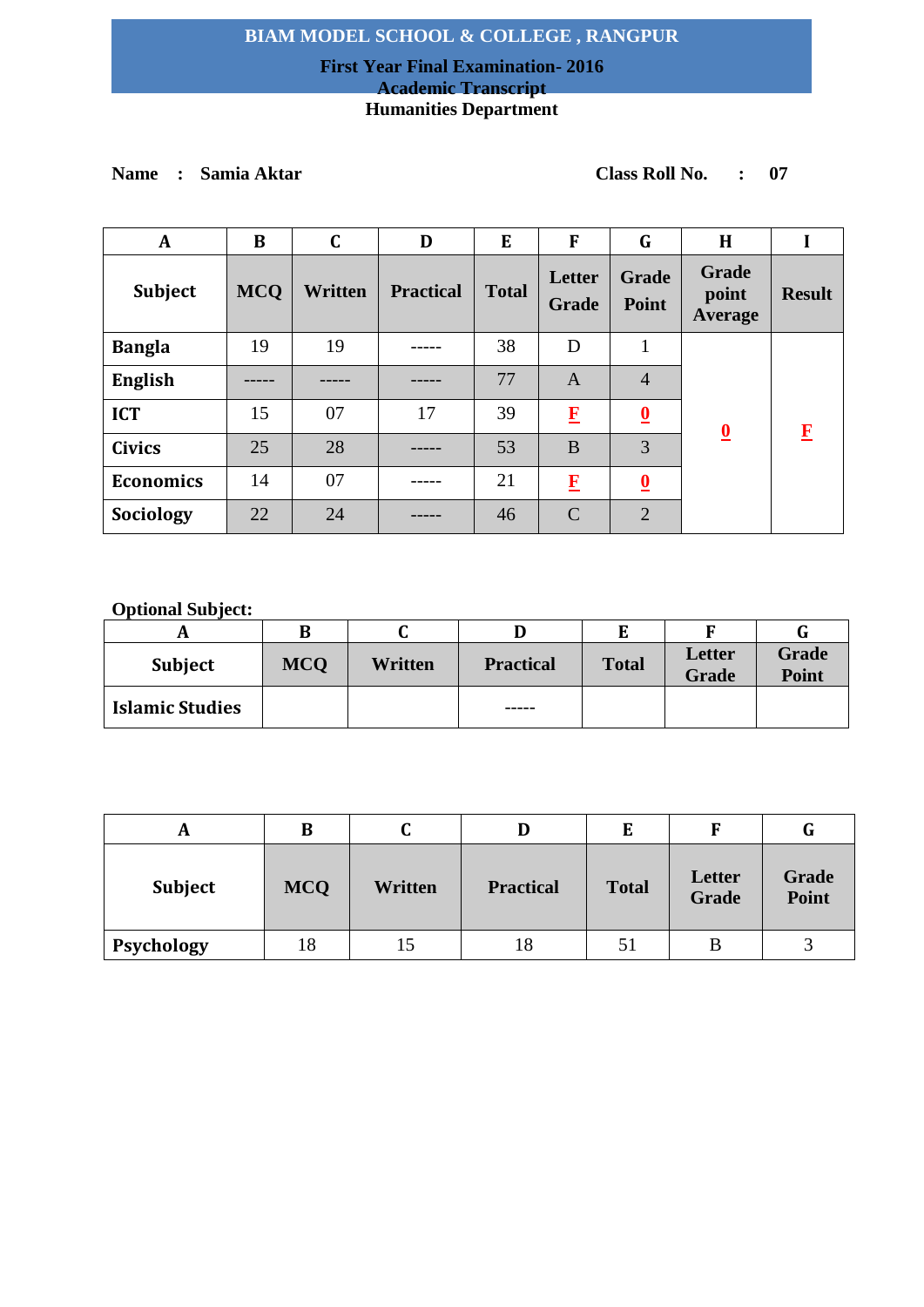## **First Year Final Examination- 2016 Academic Transcript Humanities Department**

**Name : Sazia Aktar Class Roll No. : 08**

| $\mathbf A$      | B          | C       | D                | E            | F               | G                       | H                                |               |
|------------------|------------|---------|------------------|--------------|-----------------|-------------------------|----------------------------------|---------------|
| <b>Subject</b>   | <b>MCQ</b> | Written | <b>Practical</b> | <b>Total</b> | Letter<br>Grade | <b>Grade</b><br>Point   | Grade<br>point<br><b>Average</b> | <b>Result</b> |
| <b>Bangla</b>    | 18         | 16      |                  | 34           | D               |                         |                                  |               |
| <b>English</b>   |            |         |                  | 72           | $\mathbf{A}$    | $\overline{4}$          |                                  |               |
| <b>ICT</b>       | 15         | 06      | 18               | 39           | $\bf{F}$        | $\overline{\mathbf{0}}$ | $\overline{\mathbf{0}}$          | $\mathbf F$   |
| <b>Civics</b>    | 23         | 24      |                  | 47           | $\mathcal{C}$   | $\overline{2}$          |                                  |               |
| <b>Economics</b> | 16         | 06      |                  | 22           | $\mathbf{F}$    | $\overline{\mathbf{0}}$ |                                  |               |
| Sociology        | 21         | 23      |                  | 44           | $\mathcal{C}$   | $\overline{2}$          |                                  |               |

|                        | В          |                |                  |              |                        |                       |
|------------------------|------------|----------------|------------------|--------------|------------------------|-----------------------|
| <b>Subject</b>         | <b>MCO</b> | <b>Written</b> | <b>Practical</b> | <b>Total</b> | Letter<br><b>Grade</b> | Grade<br><b>Point</b> |
| <b>Islamic Studies</b> |            |                | ------           |              |                        |                       |

|                | B          |         |                  | E            |                 | u              |
|----------------|------------|---------|------------------|--------------|-----------------|----------------|
| <b>Subject</b> | <b>MCQ</b> | Written | <b>Practical</b> | <b>Total</b> | Letter<br>Grade | Grade<br>Point |
| Psychology     | 18         | 15      | 18               | 51           |                 |                |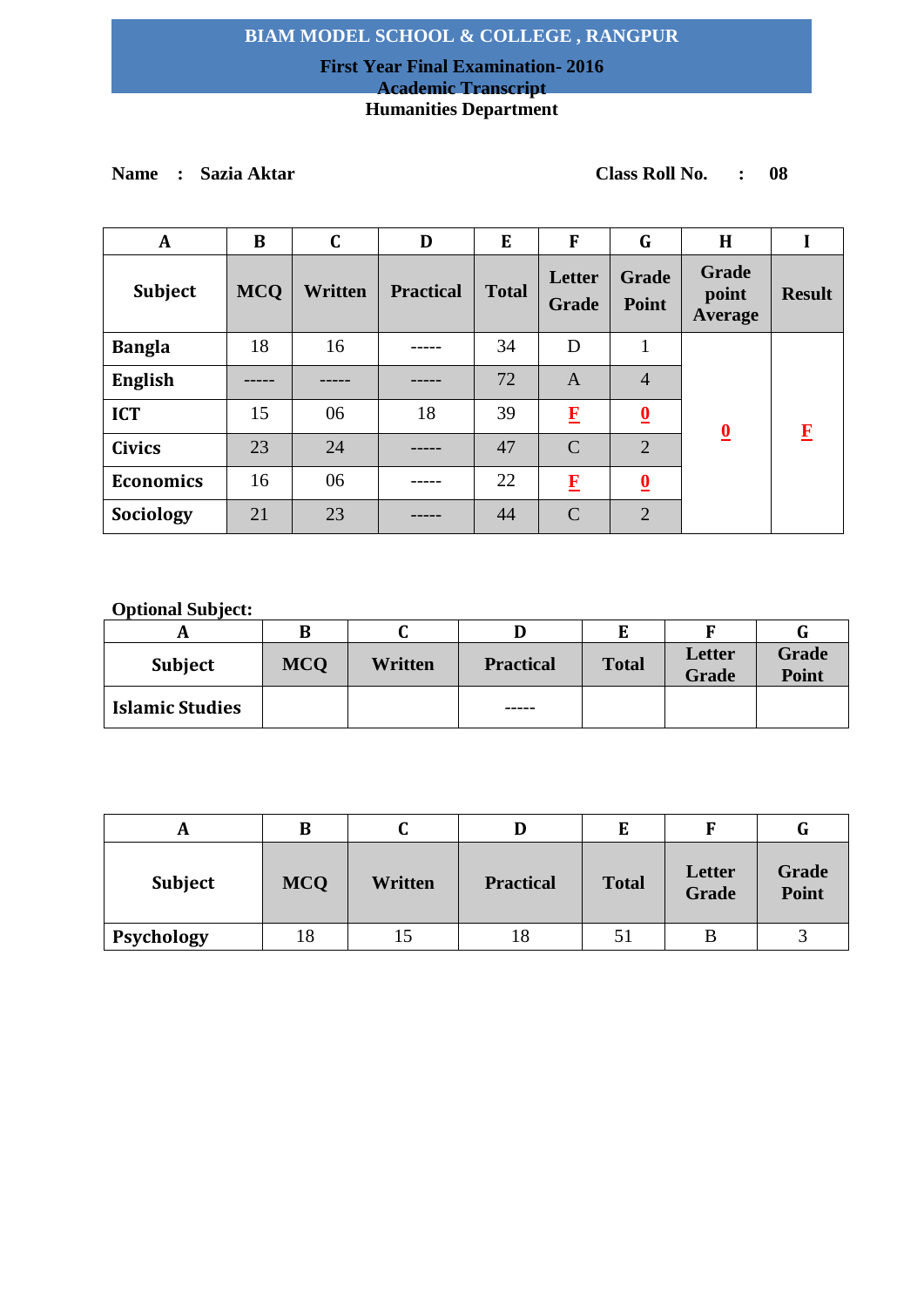## **First Year Final Examination- 2016 Academic Transcript Humanities Department**

**Name : Rizu Alam Class Roll No. : 09**

| $\mathbf{A}$     | B          | $\mathbf C$ | D                | E            | F               | G                        | H                         |               |
|------------------|------------|-------------|------------------|--------------|-----------------|--------------------------|---------------------------|---------------|
| <b>Subject</b>   | <b>MCQ</b> | Written     | <b>Practical</b> | <b>Total</b> | Letter<br>Grade | <b>Grade</b><br>Point    | Grade<br>point<br>Average | <b>Result</b> |
| <b>Bangla</b>    | 19         | 19          |                  | 38           | D               |                          |                           |               |
| <b>English</b>   |            |             |                  | 14           | $\mathbf{F}$    | $\overline{\mathbf{0}}$  |                           |               |
| <b>ICT</b>       | 10         | 00          | Ab.              | 10           | $\bf{F}$        | $\overline{\mathbf{0}}$  | $\overline{\mathbf{0}}$   | F             |
| <b>Civics</b>    | 18         | 13          |                  | 31           | $\mathbf{F}$    | $\underline{\mathbf{0}}$ |                           |               |
| <b>Economics</b> | 10         | $00\,$      |                  | 10           | $\bf{F}$        | $\overline{\mathbf{0}}$  |                           |               |
| Sociology        | 15         | 23          |                  | 38           | D               |                          |                           |               |

| <b>Subject</b>         | <b>MCO</b> | <b>Written</b> | <b>Practical</b> | <b>Total</b> | Letter<br>Grade | Grade<br><b>Point</b> |
|------------------------|------------|----------------|------------------|--------------|-----------------|-----------------------|
| <b>Islamic Studies</b> | 24         | 32             | ------           | 56           |                 |                       |

| A              | B          |         | D                |              | F               |                       |                           |               |
|----------------|------------|---------|------------------|--------------|-----------------|-----------------------|---------------------------|---------------|
| <b>Subject</b> | <b>MCO</b> | Written | <b>Practical</b> | <b>Total</b> | Letter<br>Grade | <b>Grade</b><br>Point | Grade<br>point<br>Average | <b>Result</b> |
| Psychology     |            |         |                  |              |                 |                       |                           |               |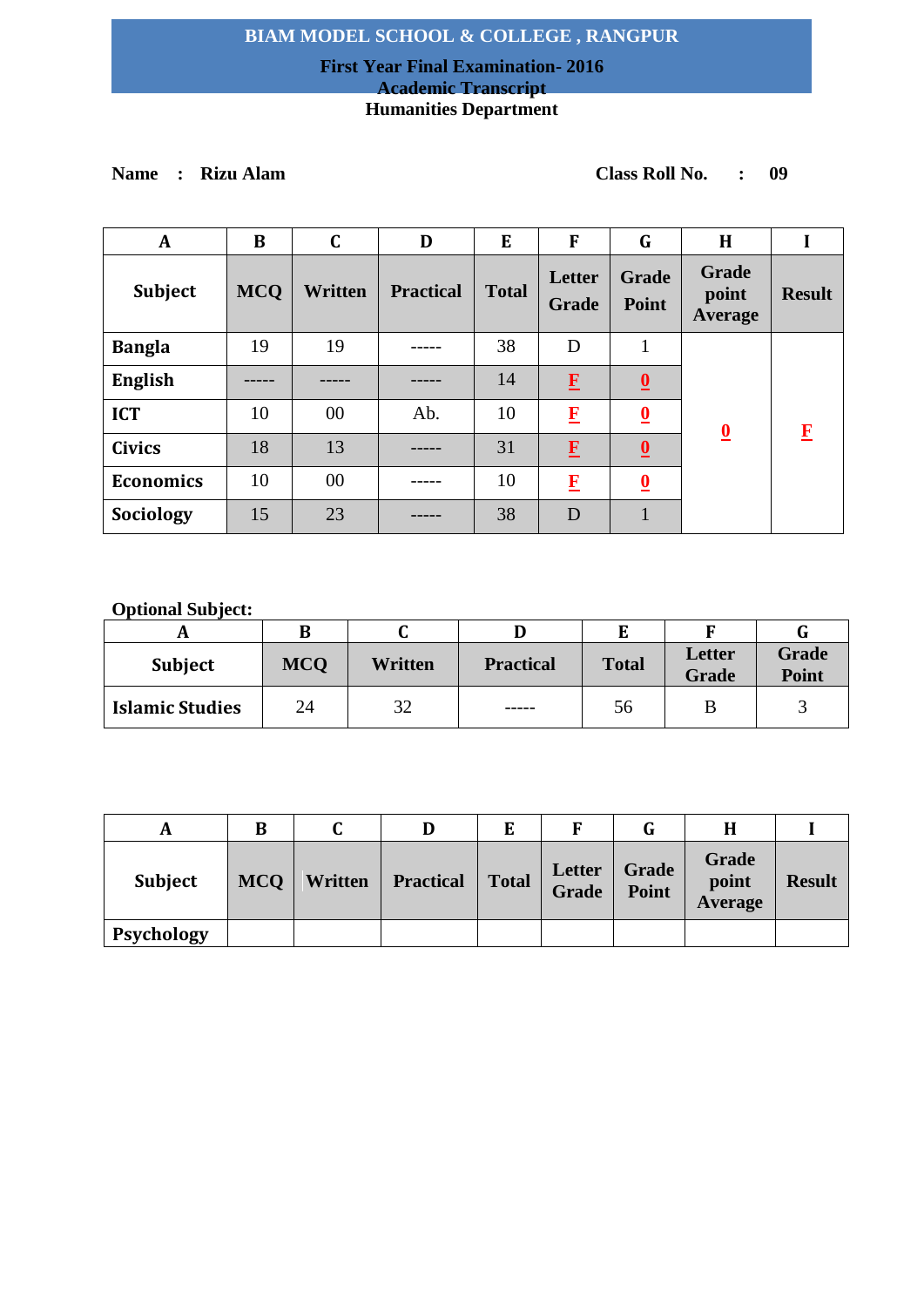## **First Year Final Examination- 2016 Academic Transcript Humanities Department**

# **Name : Asma Yasmin Class Roll No. : 10**

| A                | B          | $\mathbf C$ | D                | E            | F                       | G                       | H                         |               |
|------------------|------------|-------------|------------------|--------------|-------------------------|-------------------------|---------------------------|---------------|
| Subject          | <b>MCQ</b> | Written     | <b>Practical</b> | <b>Total</b> | Letter<br><b>Grade</b>  | <b>Grade</b><br>Point   | Grade<br>point<br>Average | <b>Result</b> |
| <b>Bangla</b>    | 19         | 18          |                  | 37           | D                       | 1                       |                           |               |
| <b>English</b>   |            |             |                  | 47           | $\mathcal{C}$           | $\overline{2}$          |                           |               |
| <b>ICT</b>       | 15         | 07          | 22               | 44           | $\mathbf{F}$            | $\overline{\mathbf{0}}$ | $\overline{\mathbf{0}}$   | $\mathbf{F}$  |
| <b>Civics</b>    | 17         | 32          |                  | 49           | B                       | 3                       |                           |               |
| <b>Economics</b> | 15         | 05          |                  | 20           | $\overline{\mathbf{0}}$ | $\mathbf{F}$            |                           |               |
| Sociology        | 15         | 21          |                  | 36           | D                       |                         |                           |               |

| <b>Subject</b>         | <b>MCO</b> | <b>Written</b> | <b>Practical</b> | <b>Total</b> | Letter<br>Grade | Grade<br><b>Point</b> |
|------------------------|------------|----------------|------------------|--------------|-----------------|-----------------------|
| <b>Islamic Studies</b> | 26         | 43             | -----            | 70           |                 |                       |

| A              | B          |         | D                |              | F               |                       |                           |               |
|----------------|------------|---------|------------------|--------------|-----------------|-----------------------|---------------------------|---------------|
| <b>Subject</b> | <b>MCO</b> | Written | <b>Practical</b> | <b>Total</b> | Letter<br>Grade | <b>Grade</b><br>Point | Grade<br>point<br>Average | <b>Result</b> |
| Psychology     |            |         |                  |              |                 |                       |                           |               |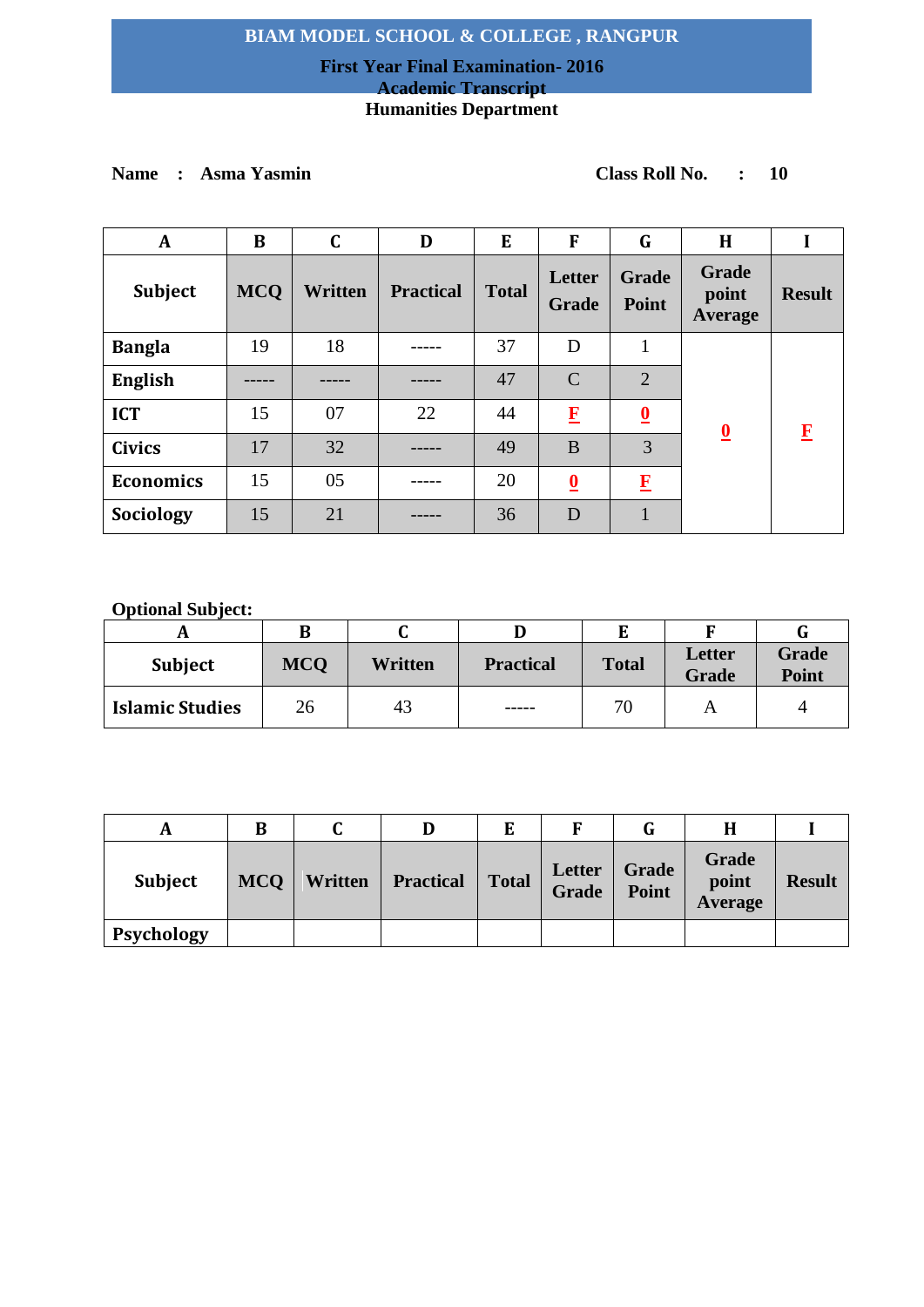## **First Year Final Examination- 2016 Academic Transcript Humanities Department**

# **Name : Md. Masud Rana Class Roll No. : 11**

| A                | B          | $\mathbf C$    | D                | E            | F               | G                       | H                         |               |
|------------------|------------|----------------|------------------|--------------|-----------------|-------------------------|---------------------------|---------------|
| Subject          | <b>MCQ</b> | <b>Written</b> | <b>Practical</b> | <b>Total</b> | Letter<br>Grade | <b>Grade</b><br>Point   | Grade<br>point<br>Average | <b>Result</b> |
| <b>Bangla</b>    | 15         | 18             |                  | 33           | $\bf{F}$        | $\overline{\mathbf{0}}$ |                           |               |
| <b>English</b>   |            |                |                  | 33           | D               |                         |                           |               |
| <b>ICT</b>       | 13         | 13             | 10               | 36           | D               | 1                       |                           |               |
| <b>Civics</b>    | 23         | 24             |                  | 47           |                 | <b>Expelled</b>         | $\overline{\mathbf{0}}$   | $\bf{F}$      |
| <b>Economics</b> | 12         | 02             |                  | 14           | $\bf{F}$        | $\overline{\mathbf{0}}$ |                           |               |
| Sociology        | 12         | 27             |                  | 39           | $\mathbf{F}$    | $\overline{\mathbf{0}}$ |                           |               |

| <b>Subject</b>         | <b>MCQ</b> | Written | <b>Practical</b> | <b>Total</b> | Letter<br><b>Grade</b> | Grade<br><b>Point</b> |
|------------------------|------------|---------|------------------|--------------|------------------------|-----------------------|
| <b>Islamic Studies</b> | 27         | 48      | ------           | د:           |                        | ப                     |

| A              | B          | ື       |                  | E            |                        | G                     |
|----------------|------------|---------|------------------|--------------|------------------------|-----------------------|
| <b>Subject</b> | <b>MCQ</b> | Written | <b>Practical</b> | <b>Total</b> | Letter<br><b>Grade</b> | Grade<br><b>Point</b> |
| Psychology     |            |         |                  |              |                        |                       |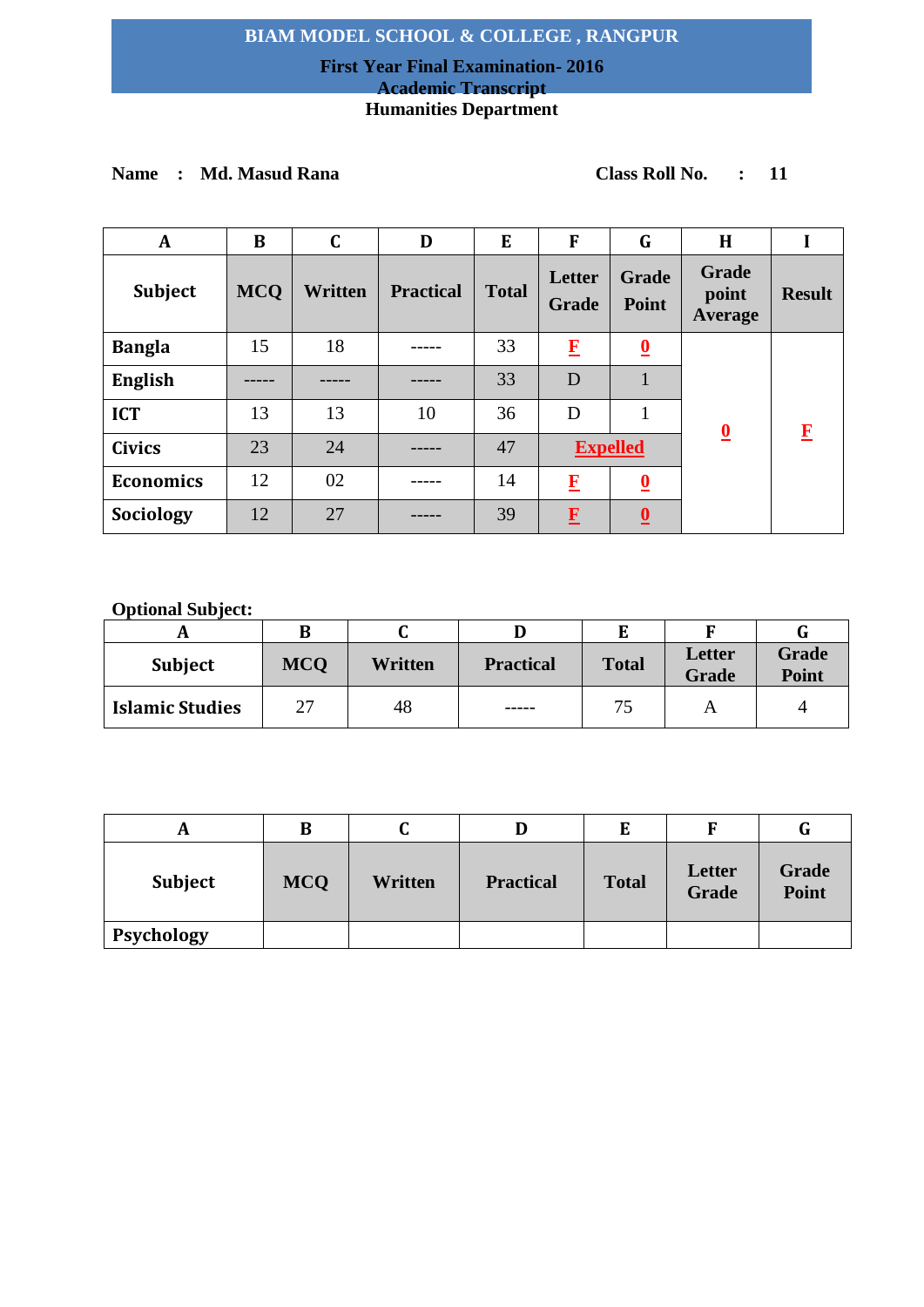## **First Year Final Examination- 2016 Academic Transcript Humanities Department**

# **Name : Md. Rafikul Islam Class Roll No. : 13**

| $\mathbf{A}$     | B          | $\mathbf C$ | D                | E            | F               | G                       | H                                |               |
|------------------|------------|-------------|------------------|--------------|-----------------|-------------------------|----------------------------------|---------------|
| <b>Subject</b>   | <b>MCQ</b> | Written     | <b>Practical</b> | <b>Total</b> | Letter<br>Grade | Grade<br>Point          | Grade<br>point<br><b>Average</b> | <b>Result</b> |
| <b>Bangla</b>    | 25         | 16          |                  | 41           | $\mathcal{C}$   | $\overline{2}$          |                                  |               |
| <b>English</b>   |            |             |                  | 10           | $\mathbf{F}$    | $\overline{\mathbf{0}}$ |                                  |               |
| <b>ICT</b>       | 13         | 13          | 15               | 41           | $\mathcal{C}$   | 2                       |                                  | F             |
| <b>Civics</b>    | 15         | 24          |                  | 39           | D               |                         | $\overline{\mathbf{0}}$          |               |
| <b>Economics</b> | 11         | 01          |                  | 12           | $\bf{F}$        | $\overline{\mathbf{0}}$ |                                  |               |
| Sociology        | 14         | 32          |                  | 46           | $\mathcal{C}$   | $\overline{2}$          |                                  |               |

|                        |            |         |                  |              |                        | U٦                    |
|------------------------|------------|---------|------------------|--------------|------------------------|-----------------------|
| <b>Subject</b>         | <b>MCQ</b> | Written | <b>Practical</b> | <b>Total</b> | Letter<br><b>Grade</b> | Grade<br><b>Point</b> |
| <b>Islamic Studies</b> | 23         | 47      | -----            | 70           | A                      |                       |

| A          | В          | C       | D                | E            |                 | G              |
|------------|------------|---------|------------------|--------------|-----------------|----------------|
| Subject    | <b>MCQ</b> | Written | <b>Practical</b> | <b>Total</b> | Letter<br>Grade | Grade<br>Point |
| Psychology |            |         |                  |              |                 |                |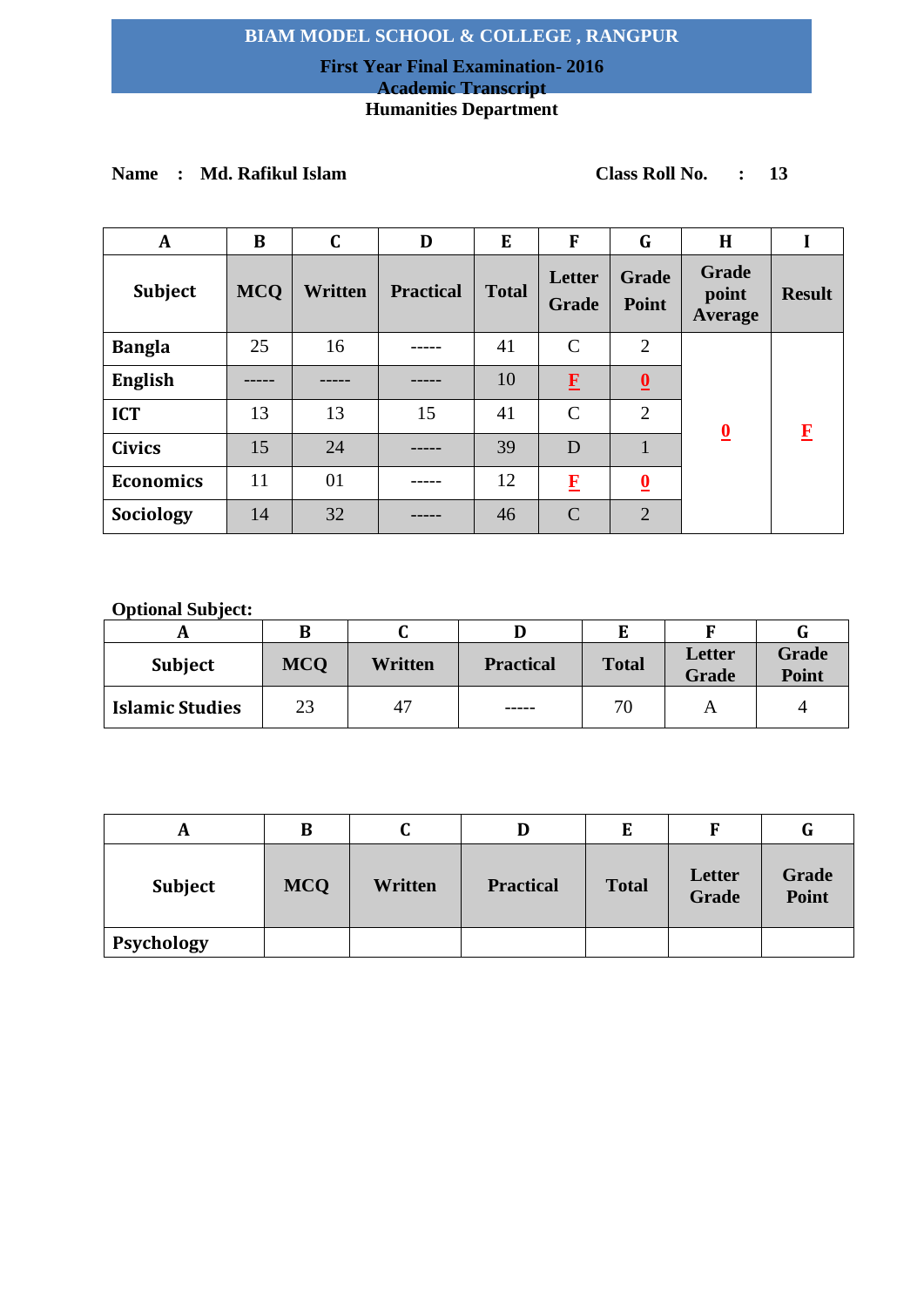## **First Year Final Examination- 2016 Academic Transcript**

# **Humanities Department**

# **Name : Md. Arifur Rahman Class Roll No. : 14**

| A                | B          | $\mathbf C$ | D                | E            | F               | G                     | H                         |               |
|------------------|------------|-------------|------------------|--------------|-----------------|-----------------------|---------------------------|---------------|
| <b>Subject</b>   | <b>MCQ</b> | Written     | <b>Practical</b> | <b>Total</b> | Letter<br>Grade | <b>Grade</b><br>Point | Grade<br>point<br>Average | <b>Result</b> |
| <b>Bangla</b>    | 32         | 25          |                  | 57           | B               | 3                     |                           |               |
| <b>English</b>   |            |             |                  | 58           | B               | 3                     |                           |               |
| <b>ICT</b>       | 14         | 23          | 25               | 62           | $A-$            | 3.5                   |                           |               |
| <b>Civics</b>    | 30         | 47          |                  | 77           | $\mathbf{A}$    | $\overline{4}$        | 3                         | B             |
| <b>Economics</b> | 23         | 20          |                  | 43           | $\mathcal{C}$   | $\overline{2}$        |                           |               |
| Sociology        | 24         | 36          |                  | 60           | $A-$            | 3.5                   |                           |               |

| <b>Subject</b>         | <b>MCO</b> | Written | <b>Practical</b> | <b>Total</b> | Letter<br><b>Grade</b> | Grade<br>Point |
|------------------------|------------|---------|------------------|--------------|------------------------|----------------|
| <b>Islamic Studies</b> |            |         | -----            |              |                        |                |

| A              | B          | u       | D                | E            |                 | G                     |
|----------------|------------|---------|------------------|--------------|-----------------|-----------------------|
| <b>Subject</b> | <b>MCQ</b> | Written | <b>Practical</b> | <b>Total</b> | Letter<br>Grade | Grade<br><b>Point</b> |
| Psychology     | 23         | 29      | 20               | 71           |                 | 4                     |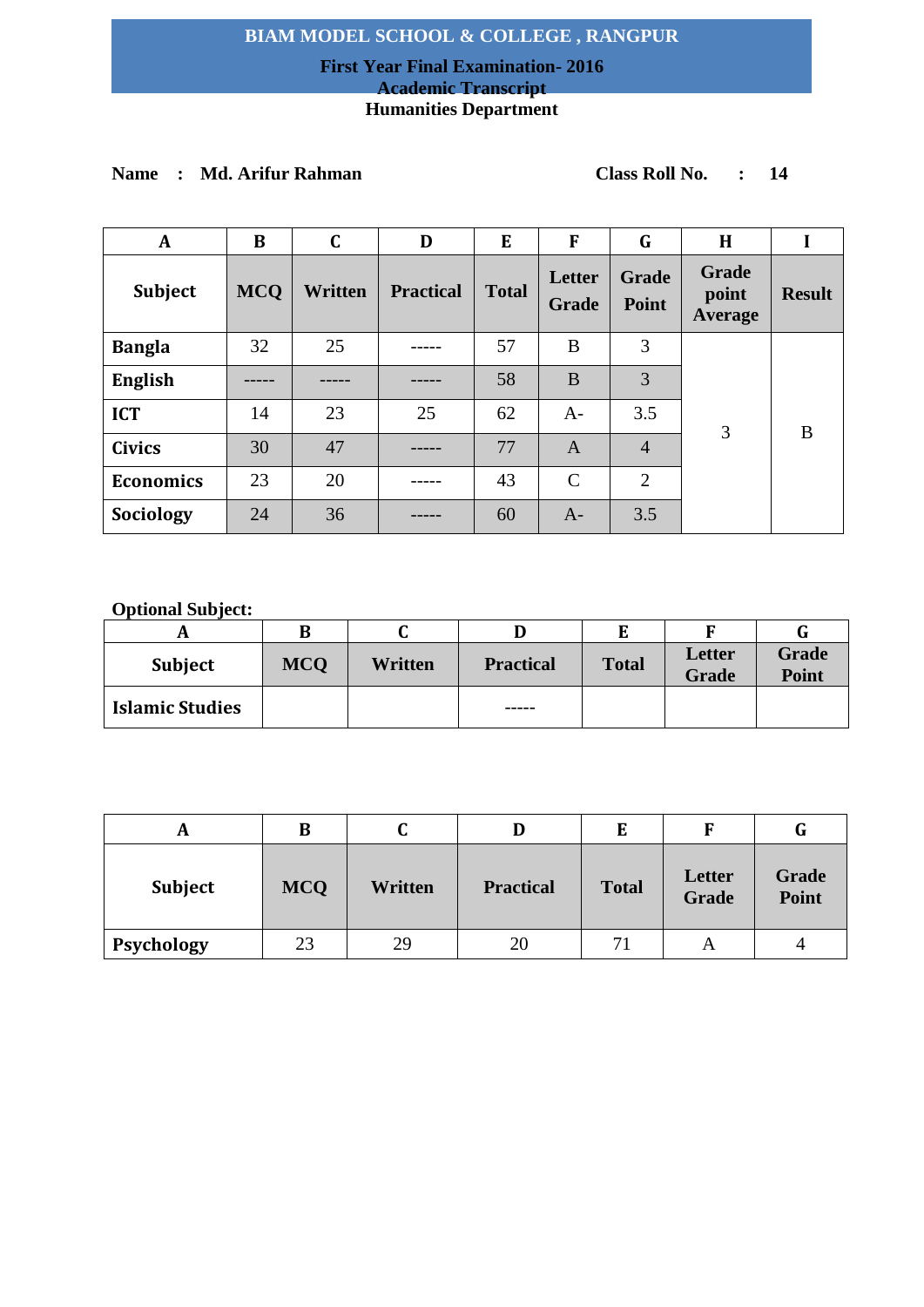## **First Year Final Examination- 2016 Academic Transcript**

## **Humanities Department**

# **Name : Md. Murad Hossen Class Roll No. : 15**

| A                | B          | $\mathbf C$ | D                | E            | F                      | G                       | H                                |                         |
|------------------|------------|-------------|------------------|--------------|------------------------|-------------------------|----------------------------------|-------------------------|
| Subject          | <b>MCQ</b> | Written     | <b>Practical</b> | <b>Total</b> | Letter<br><b>Grade</b> | <b>Grade</b><br>Point   | Grade<br>point<br><b>Average</b> | <b>Result</b>           |
| <b>Bangla</b>    | 24         | 15          |                  | 39           | D                      | $\mathbf{1}$            |                                  |                         |
| <b>English</b>   |            |             |                  | 35           | D                      |                         |                                  |                         |
| <b>ICT</b>       | 13         | 03          | Ab.              | 16           | $\bf{F}$               | $\overline{\mathbf{0}}$ | $\mathbf{F}$                     |                         |
| <b>Civics</b>    | Ab.        | Ab.         |                  |              |                        |                         |                                  | $\overline{\mathbf{0}}$ |
| <b>Economics</b> | 10         | $00\,$      |                  | 10           | $\mathbf{F}$           | $\overline{\mathbf{0}}$ |                                  |                         |
| Sociology        | 15         | 33          |                  | 48           | $\mathcal{C}$          | $\overline{2}$          |                                  |                         |

|                        | В          |         |                  |               |                        |                              |
|------------------------|------------|---------|------------------|---------------|------------------------|------------------------------|
| Subject                | <b>MCO</b> | Written | <b>Practical</b> | <b>Total</b>  | Letter<br><b>Grade</b> | <b>Grade</b><br><b>Point</b> |
| <b>Islamic Studies</b> | 24         | 37      | -----            | <sup>61</sup> | A-                     | 3.5                          |

| A              | B          | u       |                  | E            |                 | G              |
|----------------|------------|---------|------------------|--------------|-----------------|----------------|
| <b>Subject</b> | <b>MCQ</b> | Written | <b>Practical</b> | <b>Total</b> | Letter<br>Grade | Grade<br>Point |
| Psychology     |            |         |                  |              |                 |                |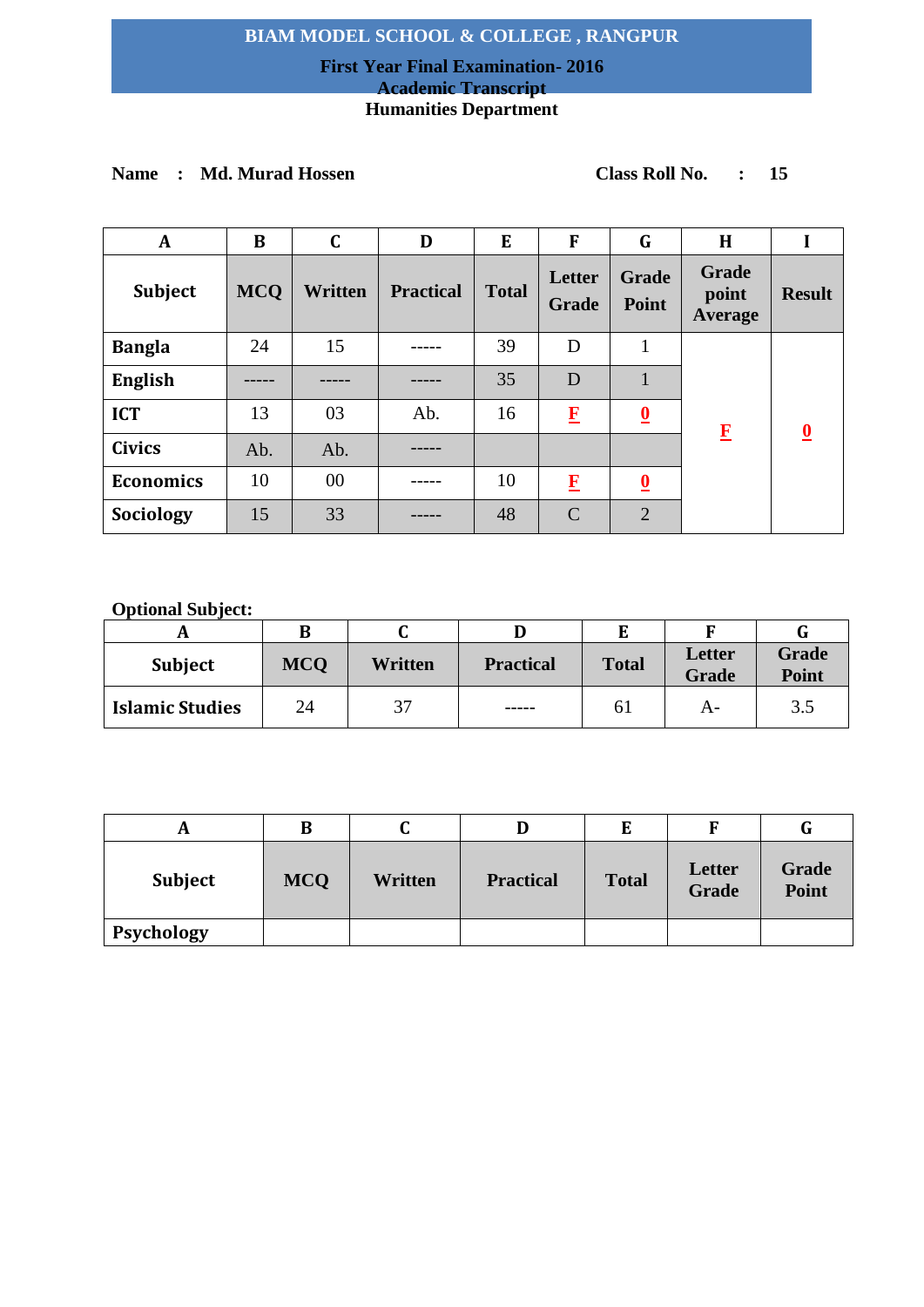# **First Year Final Examination- 2016**

# **Academic Transcript**

# **Humanities Department**

## **Name : Md. Mezbah Ahamed Class Roll No. : 16**

| A                | B          | $\mathbf C$ | D                | E            | F               | G                       | H                         |               |
|------------------|------------|-------------|------------------|--------------|-----------------|-------------------------|---------------------------|---------------|
| Subject          | <b>MCQ</b> | Written     | <b>Practical</b> | <b>Total</b> | Letter<br>Grade | <b>Grade</b><br>Point   | Grade<br>point<br>Average | <b>Result</b> |
| <b>Bangla</b>    | 13         | 17          |                  | 30           | $\mathbf{F}$    | $\overline{\mathbf{0}}$ |                           |               |
| <b>English</b>   |            |             |                  | 19           | $\mathbf{F}$    | $\overline{\mathbf{0}}$ |                           |               |
| <b>ICT</b>       | 10         | 07          | 15               | 32           | $\bf{F}$        | $\overline{\mathbf{0}}$ |                           | F             |
| <b>Civics</b>    | 27         | 20          |                  | 47           | $\mathcal{C}$   | $\overline{2}$          | $\underline{\mathbf{0}}$  |               |
| <b>Economics</b> | 17         | 00          |                  | 17           | $\bf{F}$        | $\overline{\mathbf{0}}$ |                           |               |
| Sociology        | 17         | 22          |                  | 39           | D               |                         |                           |               |

| <b>Subject</b>         | <b>MCQ</b> | <b>Written</b> | <b>Practical</b> | <b>Total</b> | Letter<br>Grade | Grade<br><b>Point</b> |
|------------------------|------------|----------------|------------------|--------------|-----------------|-----------------------|
| <b>Islamic Studies</b> | 26         | 38             | ------           | 64           | A-              | 3.5                   |

| A              | B          | u       |                  | Е            |                 | u              |
|----------------|------------|---------|------------------|--------------|-----------------|----------------|
| <b>Subject</b> | <b>MCQ</b> | Written | <b>Practical</b> | <b>Total</b> | Letter<br>Grade | Grade<br>Point |
| Psychology     |            |         |                  |              |                 |                |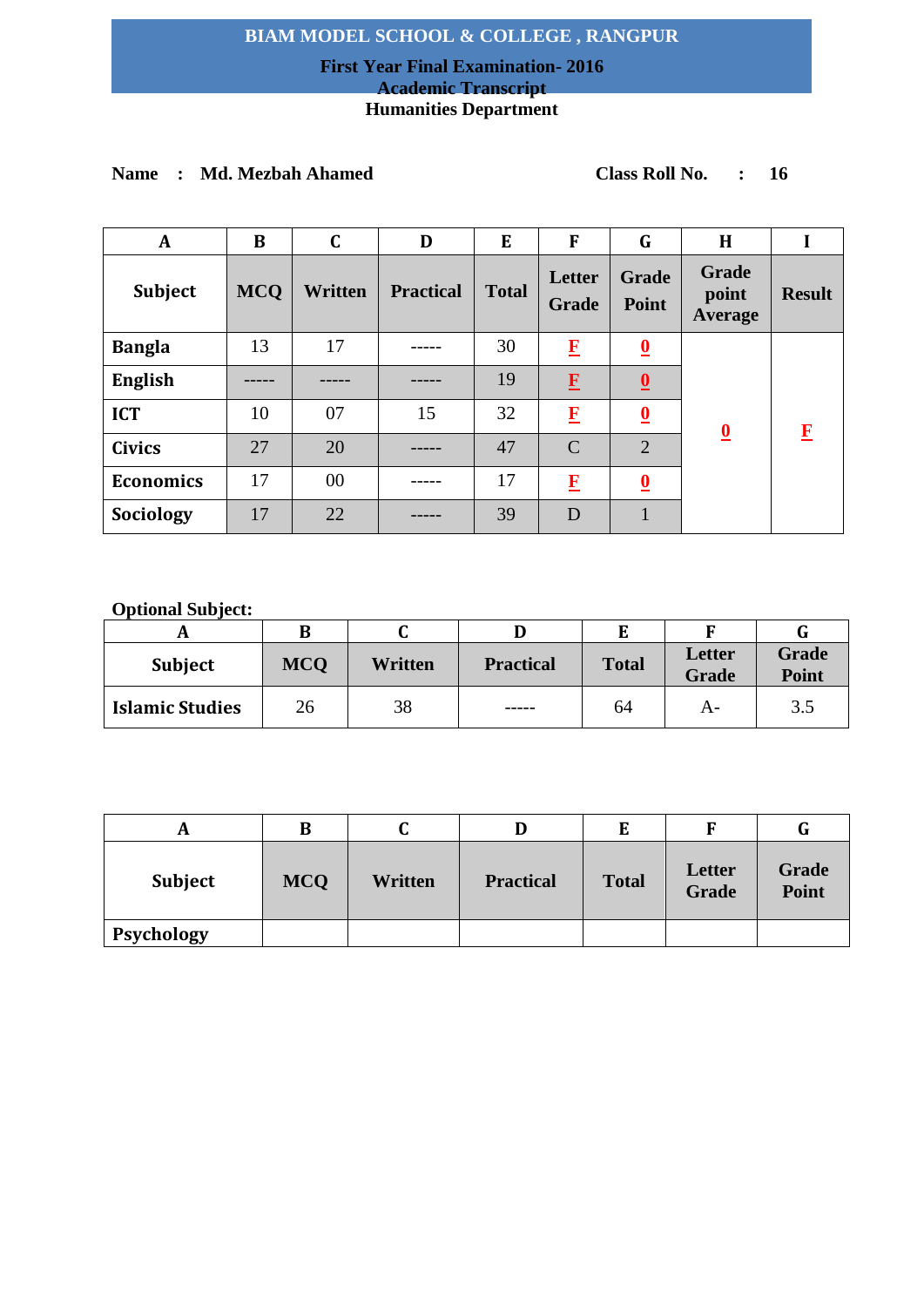## **First Year Final Examination- 2016 Academic Transcript Humanities Department**

# **Name : Rokaiya Tasnim Class Roll No. : 17**

| A                | B          | $\mathbf C$ | D                | E            | F               | G              | H                         |               |
|------------------|------------|-------------|------------------|--------------|-----------------|----------------|---------------------------|---------------|
| Subject          | <b>MCQ</b> | Written     | <b>Practical</b> | <b>Total</b> | Letter<br>Grade | Grade<br>Point | Grade<br>point<br>Average | <b>Result</b> |
| <b>Bangla</b>    | 25         | 23          |                  | 48           | $\mathsf{C}$    | $\overline{2}$ |                           |               |
| <b>English</b>   |            |             |                  | 43           | $\mathcal{C}$   | $\overline{2}$ |                           |               |
| <b>ICT</b>       | 14         | 13          | 23               | 50           | B               | 3              |                           |               |
| <b>Civics</b>    | 26         | 31          |                  | 57           | B               | 3              | 2.21                      |               |
| <b>Economics</b> | 24         | 23          |                  | 47           | $\mathcal{C}$   | 2              |                           |               |
| Sociology        | 17         | 29          |                  | 46           | $\mathcal{C}$   | $\overline{2}$ |                           |               |

|                        | В          |                |                  |              |                        |                       |
|------------------------|------------|----------------|------------------|--------------|------------------------|-----------------------|
| <b>Subject</b>         | <b>MCO</b> | <b>Written</b> | <b>Practical</b> | <b>Total</b> | Letter<br><b>Grade</b> | Grade<br><b>Point</b> |
| <b>Islamic Studies</b> |            |                | -----            |              |                        |                       |

| A              | B          | u       | D                | E            |                        | G                     |
|----------------|------------|---------|------------------|--------------|------------------------|-----------------------|
| <b>Subject</b> | <b>MCQ</b> | Written | <b>Practical</b> | <b>Total</b> | Letter<br><b>Grade</b> | Grade<br><b>Point</b> |
| Psychology     | 17         | 21      | 24               | 62           | A-                     | 3.5                   |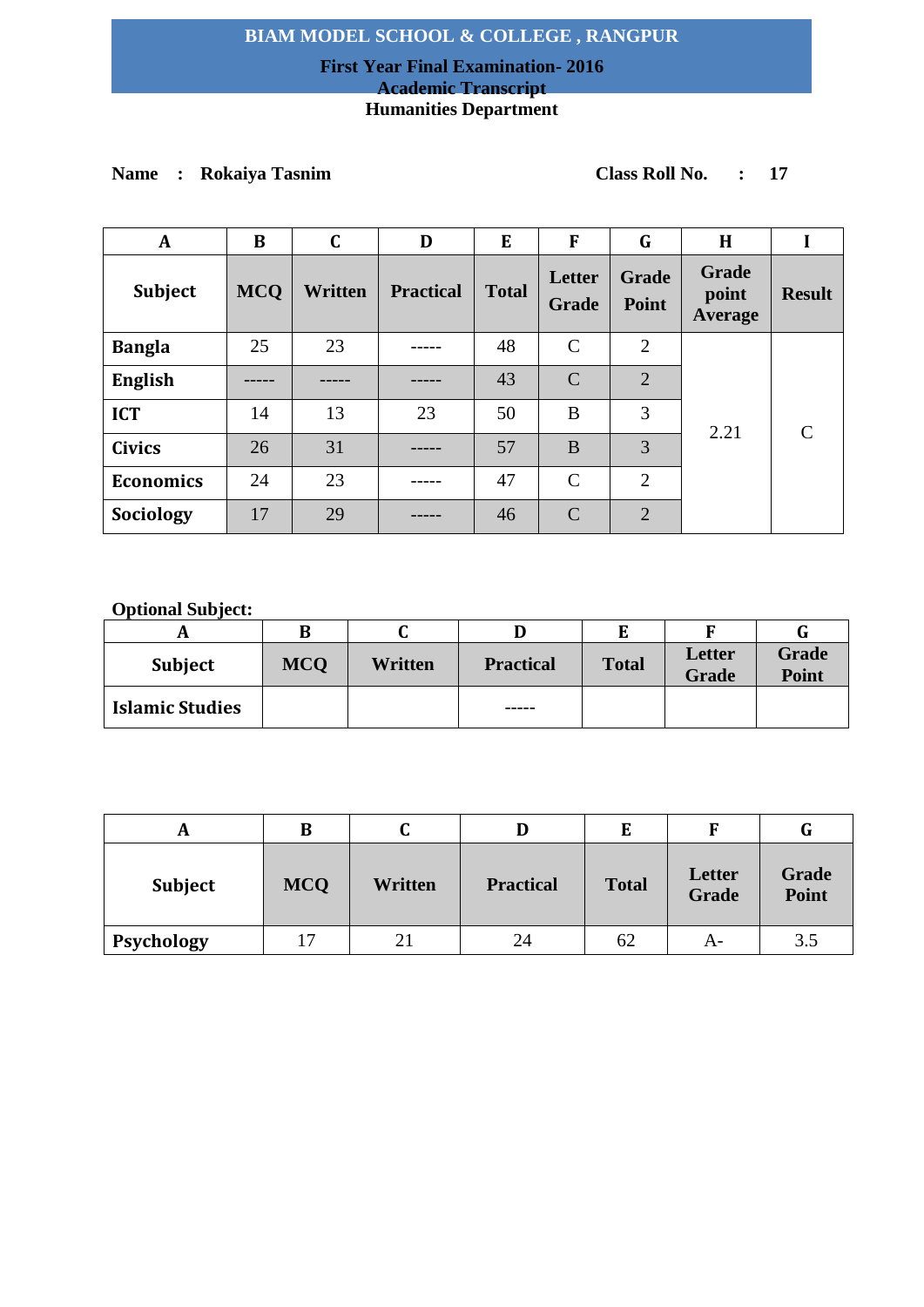## **First Year Final Examination- 2016 Academic Transcript Humanities Department**

# **Name : Most. Farhana Class Roll No. : 18**

| A                | B          | $\mathbf C$ | D                | E            | F                      | G                       | H                         |               |
|------------------|------------|-------------|------------------|--------------|------------------------|-------------------------|---------------------------|---------------|
| Subject          | <b>MCQ</b> | Written     | <b>Practical</b> | <b>Total</b> | Letter<br><b>Grade</b> | <b>Grade</b><br>Point   | Grade<br>point<br>Average | <b>Result</b> |
| <b>Bangla</b>    | 18         | 14          |                  | 32           | $\bf{F}$               | $\overline{\mathbf{0}}$ |                           |               |
| <b>English</b>   |            |             |                  | 40           | $\mathcal{C}$          | $\overline{2}$          |                           |               |
| <b>ICT</b>       | 17         | 05          | 15               | 37           | $\mathbf{F}$           | $\overline{\mathbf{0}}$ | $\overline{\mathbf{0}}$   | $\mathbf{F}$  |
| <b>Civics</b>    | 21         | 18          |                  | 39           | D                      |                         |                           |               |
| <b>Economics</b> | 17         | 04          |                  | 21           | $\bf{F}$               | $\overline{\mathbf{0}}$ |                           |               |
| Sociology        | 15         | 22          |                  | 37           | D                      |                         |                           |               |

| <b>Subject</b>         | <b>MCQ</b> | Written | <b>Practical</b> | <b>Total</b> | <b>Letter</b><br><b>Grade</b> | Grade<br>Point |
|------------------------|------------|---------|------------------|--------------|-------------------------------|----------------|
| <b>Islamic Studies</b> | 28         | 40      | -----            | 68           | А-                            | 3.5            |

| A              | B          | ື       |                  | E            |                        |                |
|----------------|------------|---------|------------------|--------------|------------------------|----------------|
| <b>Subject</b> | <b>MCQ</b> | Written | <b>Practical</b> | <b>Total</b> | Letter<br><b>Grade</b> | Grade<br>Point |
| Psychology     |            |         |                  |              |                        |                |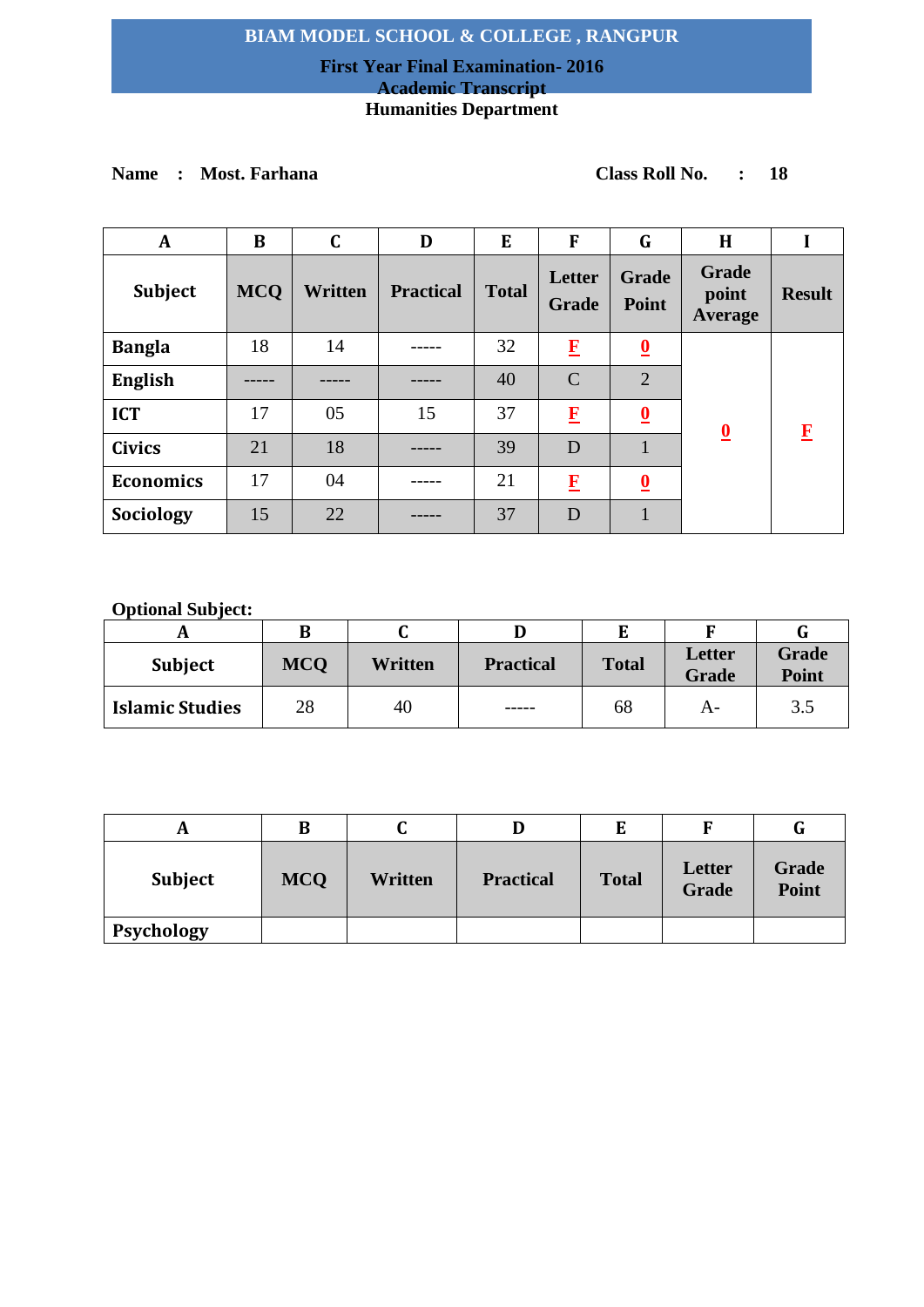## **First Year Final Examination- 2016 Academic Transcript Humanities Department**

# **Name : Marufa Aktar Class Roll No. : 19**

| A                | B          | $\mathbf C$ | D                | E            | F               | G                       | H                                |               |
|------------------|------------|-------------|------------------|--------------|-----------------|-------------------------|----------------------------------|---------------|
| <b>Subject</b>   | <b>MCQ</b> | Written     | <b>Practical</b> | <b>Total</b> | Letter<br>Grade | <b>Grade</b><br>Point   | Grade<br>point<br><b>Average</b> | <b>Result</b> |
| <b>Bangla</b>    | 25         | 17          |                  | 42           | $\mathcal{C}$   | $\overline{2}$          |                                  |               |
| <b>English</b>   |            |             |                  | 50           | B               | 3                       |                                  |               |
| <b>ICT</b>       | 15         | 13          | 12               | 40           | $\mathcal{C}$   | $\overline{2}$          |                                  |               |
| <b>Civics</b>    | 23         | 19          |                  | 42           | $\mathcal{C}$   | $\overline{2}$          | $\overline{\mathbf{0}}$          | $\mathbf{F}$  |
| <b>Economics</b> | 12         | 11          |                  | 23           | $\bf{F}$        | $\overline{\mathbf{0}}$ |                                  |               |
| Sociology        | 12         | 31          |                  | 43           | $\mathbf{F}$    | $\overline{\mathbf{0}}$ |                                  |               |

|                        | В          |         |                  |              |                        |                       |
|------------------------|------------|---------|------------------|--------------|------------------------|-----------------------|
| Subject                | <b>MCO</b> | Written | <b>Practical</b> | <b>Total</b> | Letter<br><b>Grade</b> | Grade<br><b>Point</b> |
| <b>Islamic Studies</b> |            |         | -----            |              |                        |                       |

|                | В          |         |                  |              |                 | u              |
|----------------|------------|---------|------------------|--------------|-----------------|----------------|
| <b>Subject</b> | <b>MCQ</b> | Written | <b>Practical</b> | <b>Total</b> | Letter<br>Grade | Grade<br>Point |
| Psychology     | 14         |         |                  | 52           |                 |                |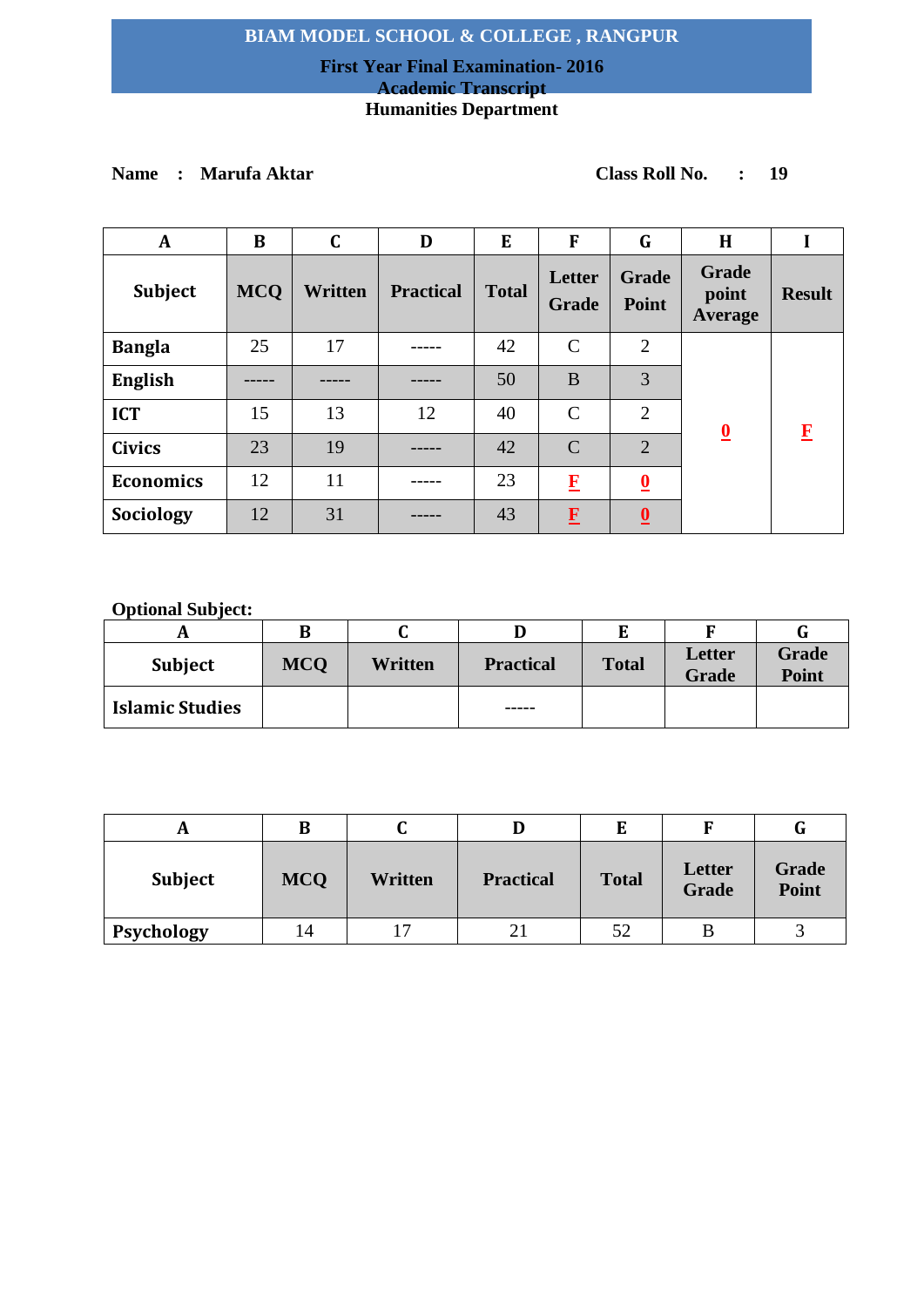## **First Year Final Examination- 2016 Academic Transcript Humanities Department**

# **Name : Md. Zahid Hasan Class Roll No. : 20**

| $\mathbf{A}$     | B          | $\mathbf C$ | D                | E            | $\mathbf{F}$    | G                            | H                         |               |
|------------------|------------|-------------|------------------|--------------|-----------------|------------------------------|---------------------------|---------------|
| Subject          | <b>MCQ</b> | Written     | <b>Practical</b> | <b>Total</b> | Letter<br>Grade | <b>Grade</b><br><b>Point</b> | Grade<br>point<br>Average | <b>Result</b> |
| <b>Bangla</b>    | Ab.        | Ab.         |                  | $\theta$     | $\bf{F}$        | $\overline{\mathbf{0}}$      |                           |               |
| <b>English</b>   |            |             |                  | 33           | D               |                              |                           |               |
| <b>ICT</b>       | 18         | 02          | 15               | 35           | $\mathbf{F}$    | $\underline{\mathbf{0}}$     | $\mathbf{F}$              | $\bf{0}$      |
| <b>Civics</b>    | 23         | 30          |                  | 53           | B               | 3                            |                           |               |
| <b>Economics</b> | 13         | 07          |                  | 20           | $\bf{F}$        | $\overline{\mathbf{0}}$      |                           |               |
| Sociology        | 18         | 26          |                  | 44           | $\mathcal{C}$   | $\overline{2}$               |                           |               |

| <b>Subject</b>         | <b>MCQ</b> | Written | <b>Practical</b> | <b>Total</b> | Letter<br><b>Grade</b> | Grade<br><b>Point</b> |
|------------------------|------------|---------|------------------|--------------|------------------------|-----------------------|
| <b>Islamic Studies</b> | 27         | 46      | -----            | 73           |                        |                       |

|                | в          |         |                  |              |                        | u              |
|----------------|------------|---------|------------------|--------------|------------------------|----------------|
| <b>Subject</b> | <b>MCQ</b> | Written | <b>Practical</b> | <b>Total</b> | Letter<br><b>Grade</b> | Grade<br>Point |
| Psychology     |            |         |                  |              |                        |                |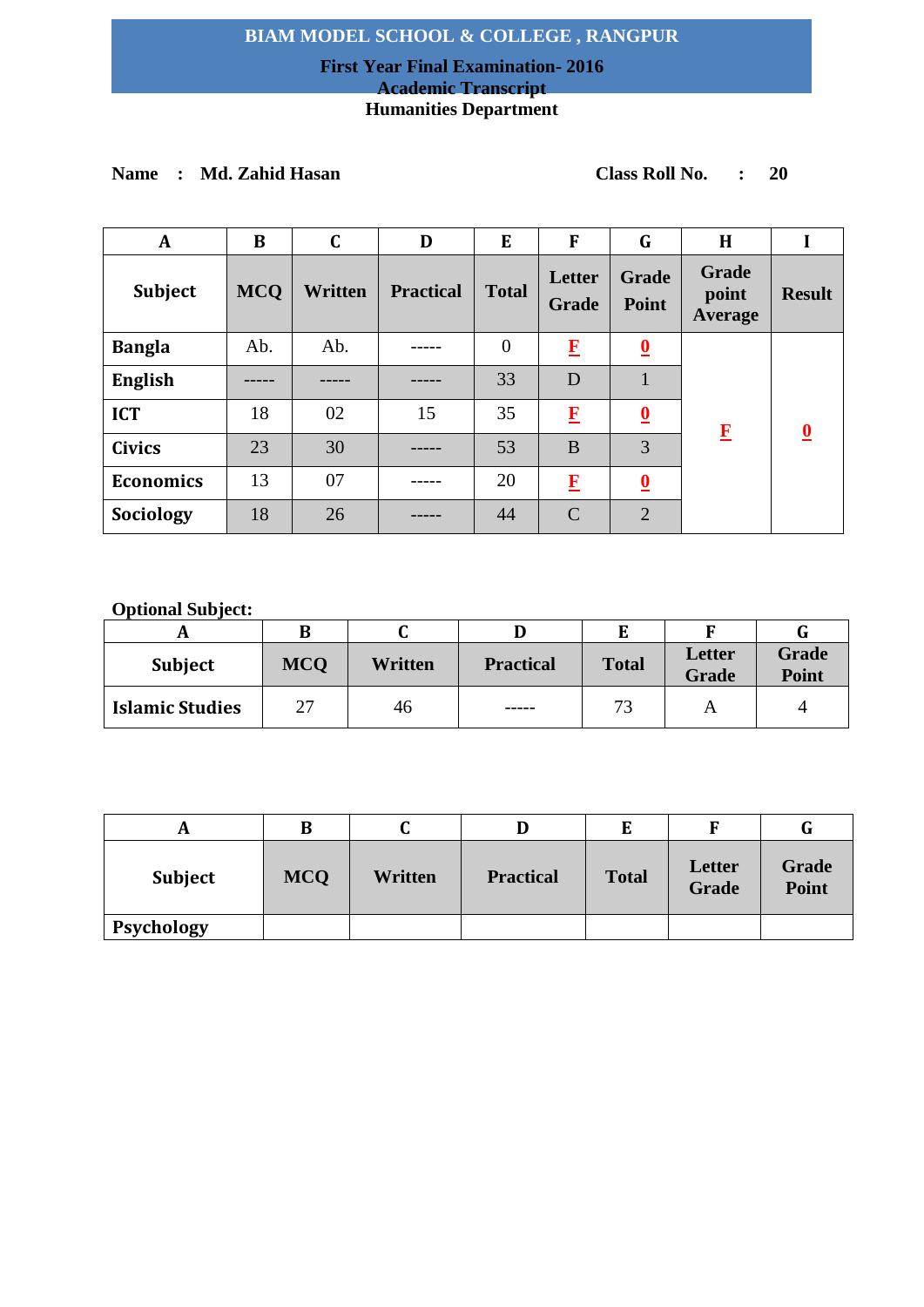## **First Year Final Examination- 2016 Academic Transcript Humanities Department**

# **Name : Md. Mamun Class Roll No. : 21**

| $\mathbf A$      | B          | C       | D                | E            | F               | G                            | H                         |               |
|------------------|------------|---------|------------------|--------------|-----------------|------------------------------|---------------------------|---------------|
| Subject          | <b>MCQ</b> | Written | <b>Practical</b> | <b>Total</b> | Letter<br>Grade | <b>Grade</b><br><b>Point</b> | Grade<br>point<br>Average | <b>Result</b> |
| <b>Bangla</b>    | 22         | 19      |                  | 41           | $\mathcal{C}$   | $\overline{2}$               |                           |               |
| <b>English</b>   |            |         |                  | 34           | D               |                              |                           |               |
| <b>ICT</b>       | 08         | 05      | 25               | 38           | $\bf{F}$        | $\overline{\mathbf{0}}$      | $\overline{\mathbf{0}}$   | $\mathbf F$   |
| <b>Civics</b>    | 25         | 25      |                  | 50           | B               | 3                            |                           |               |
| <b>Economics</b> | 08         | 02      |                  | 10           | $\bf{F}$        | $\overline{\mathbf{0}}$      |                           |               |
| Sociology        | 14         | 30      |                  | 44           | $\mathcal{C}$   | $\overline{2}$               |                           |               |

| <b>Subject</b>         | <b>MCQ</b> | Written | <b>Practical</b> | <b>Total</b> | <b>Letter</b><br>Grade | Grade<br><b>Point</b> |
|------------------------|------------|---------|------------------|--------------|------------------------|-----------------------|
| <b>Islamic Studies</b> | 29         | 39      | -----            | 68           | А-                     | 3.5                   |

|                | B          | u       |                  |              |                 | u              |
|----------------|------------|---------|------------------|--------------|-----------------|----------------|
| <b>Subject</b> | <b>MCQ</b> | Written | <b>Practical</b> | <b>Total</b> | Letter<br>Grade | Grade<br>Point |
| Psychology     |            |         |                  |              |                 |                |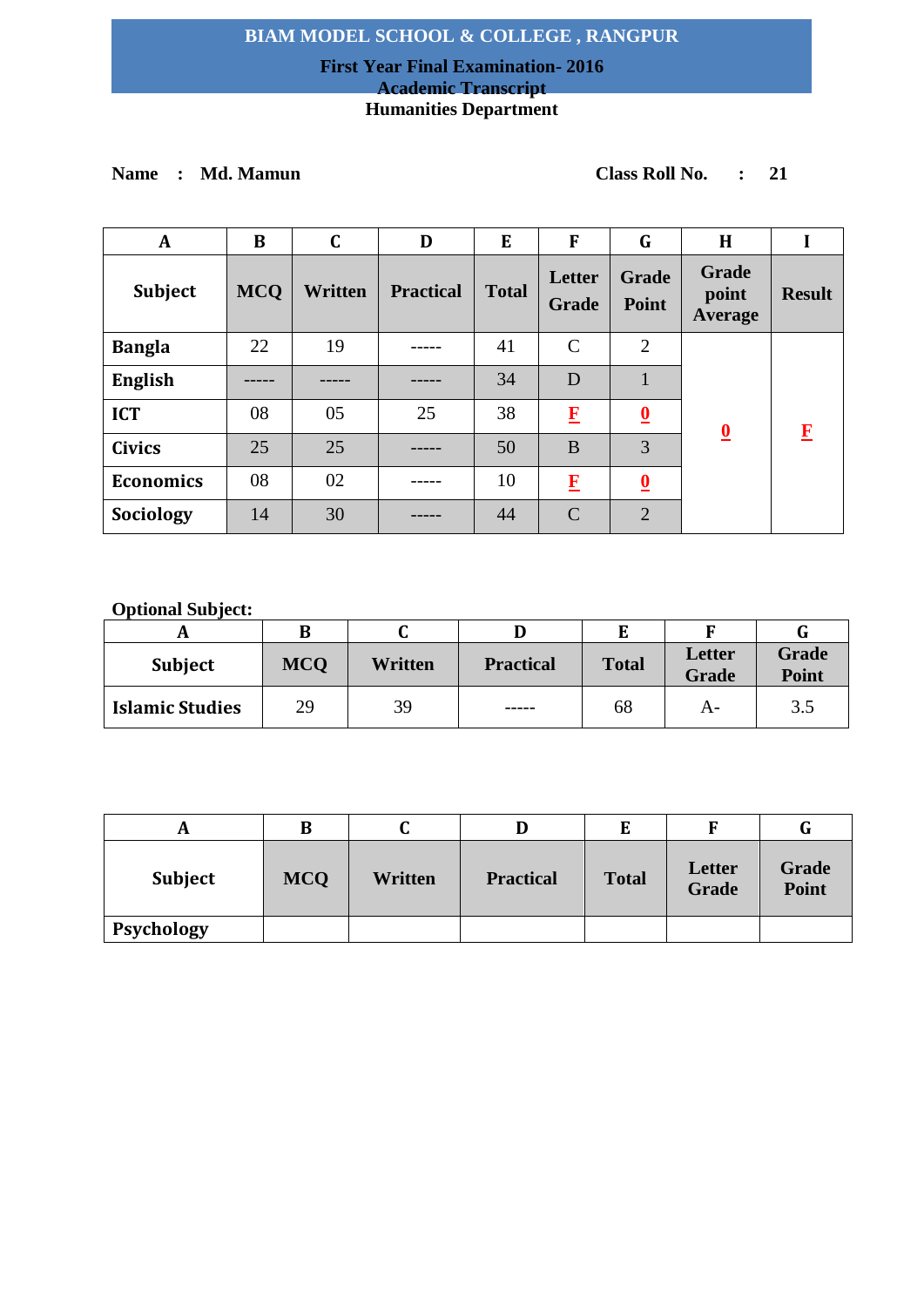## **First Year Final Examination- 2016 Academic Transcript**

# **Humanities Department**

# **Name : Md. Jobayer Hossen Class Roll No. : 23**

| A                | B          | C       | D                | E            | F                      | G                       | H                                |               |
|------------------|------------|---------|------------------|--------------|------------------------|-------------------------|----------------------------------|---------------|
| Subject          | <b>MCQ</b> | Written | <b>Practical</b> | <b>Total</b> | Letter<br><b>Grade</b> | <b>Grade</b><br>Point   | Grade<br>point<br><b>Average</b> | <b>Result</b> |
| <b>Bangla</b>    | 21         | 18      |                  | 39           | D                      | 1                       |                                  |               |
| <b>English</b>   |            |         |                  | 42           | $\mathcal{C}$          | $\overline{2}$          |                                  | F             |
| <b>ICT</b>       | 09         | 03      | 18               | 30           | $\mathbf{F}$           | $\overline{\mathbf{0}}$ | $\overline{\mathbf{0}}$          |               |
| <b>Civics</b>    | 27         | 24      |                  | 51           | B                      | 3                       |                                  |               |
| <b>Economics</b> | 10         | 03      |                  | 13           | $\bf{F}$               | $\overline{\mathbf{0}}$ |                                  |               |
| Sociology        | 13         | 20      |                  | 33           | D                      |                         |                                  |               |

|                        | В          |         |                  |              |                        |                       |
|------------------------|------------|---------|------------------|--------------|------------------------|-----------------------|
| <b>Subject</b>         | <b>MCQ</b> | Written | <b>Practical</b> | <b>Total</b> | Letter<br><b>Grade</b> | <b>Grade</b><br>Point |
| <b>Islamic Studies</b> | 27         | 43      | ------           | 70           |                        | 4                     |

| A              | B          | ີ       |                  |              |                        | u              |
|----------------|------------|---------|------------------|--------------|------------------------|----------------|
| <b>Subject</b> | <b>MCQ</b> | Written | <b>Practical</b> | <b>Total</b> | Letter<br><b>Grade</b> | Grade<br>Point |
| Psychology     |            |         |                  |              |                        |                |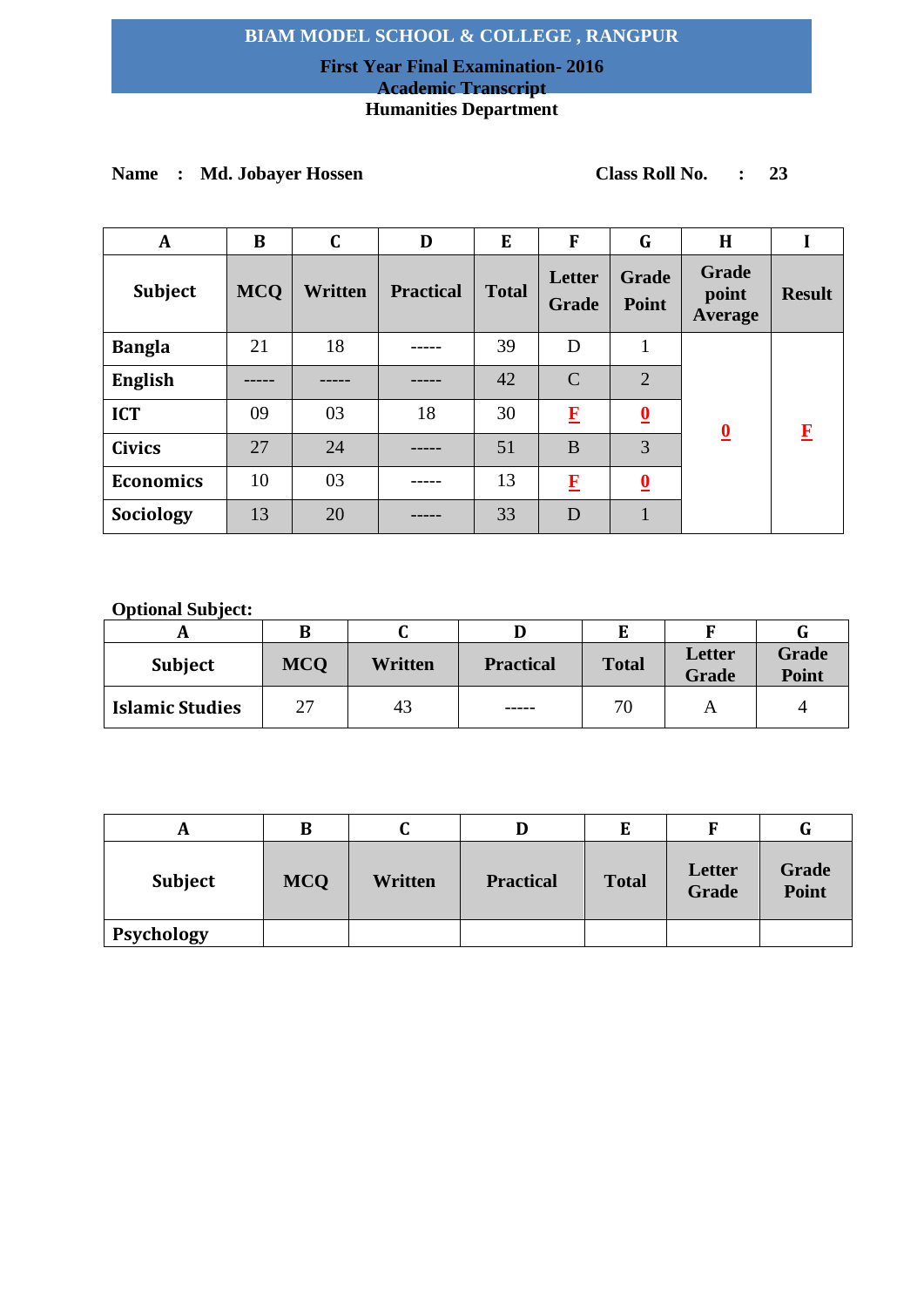## **First Year Final Examination- 2016 Academic Transcript**

# **Humanities Department**

## **Name : Md. Motakabbir Miah Class Roll No. : 24**

| A                | B          | C       | D                | E            | F               | G                       | H                         |               |
|------------------|------------|---------|------------------|--------------|-----------------|-------------------------|---------------------------|---------------|
| Subject          | <b>MCQ</b> | Written | <b>Practical</b> | <b>Total</b> | Letter<br>Grade | <b>Grade</b><br>Point   | Grade<br>point<br>Average | <b>Result</b> |
| <b>Bangla</b>    | 21         | 19      |                  | 40           | $\mathcal{C}$   | 2                       |                           |               |
| <b>English</b>   |            |         |                  | 36           | D               |                         |                           |               |
| <b>ICT</b>       | 15         | 03      | 10               | 28           | $\mathbf{F}$    | $\overline{\mathbf{0}}$ |                           |               |
| <b>Civics</b>    | 27         | 24      |                  | 51           | B               | 3                       | $\overline{\mathbf{0}}$   | $\bf{F}$      |
| <b>Economics</b> | 16         | 20      |                  | 36           | D               | 1                       |                           |               |
| Sociology        | 16         | 23      |                  | 39           | D               |                         |                           |               |

|                        | В          |         |                  |              |                        |                              |
|------------------------|------------|---------|------------------|--------------|------------------------|------------------------------|
| <b>Subject</b>         | <b>MCO</b> | Written | <b>Practical</b> | <b>Total</b> | Letter<br><b>Grade</b> | <b>Grade</b><br><b>Point</b> |
| <b>Islamic Studies</b> | 26         | 44      | ------           | 70           |                        | 4                            |

| A              | B          | u       |                  |              |                 | u              |
|----------------|------------|---------|------------------|--------------|-----------------|----------------|
| <b>Subject</b> | <b>MCQ</b> | Written | <b>Practical</b> | <b>Total</b> | Letter<br>Grade | Grade<br>Point |
| Psychology     |            |         |                  |              |                 |                |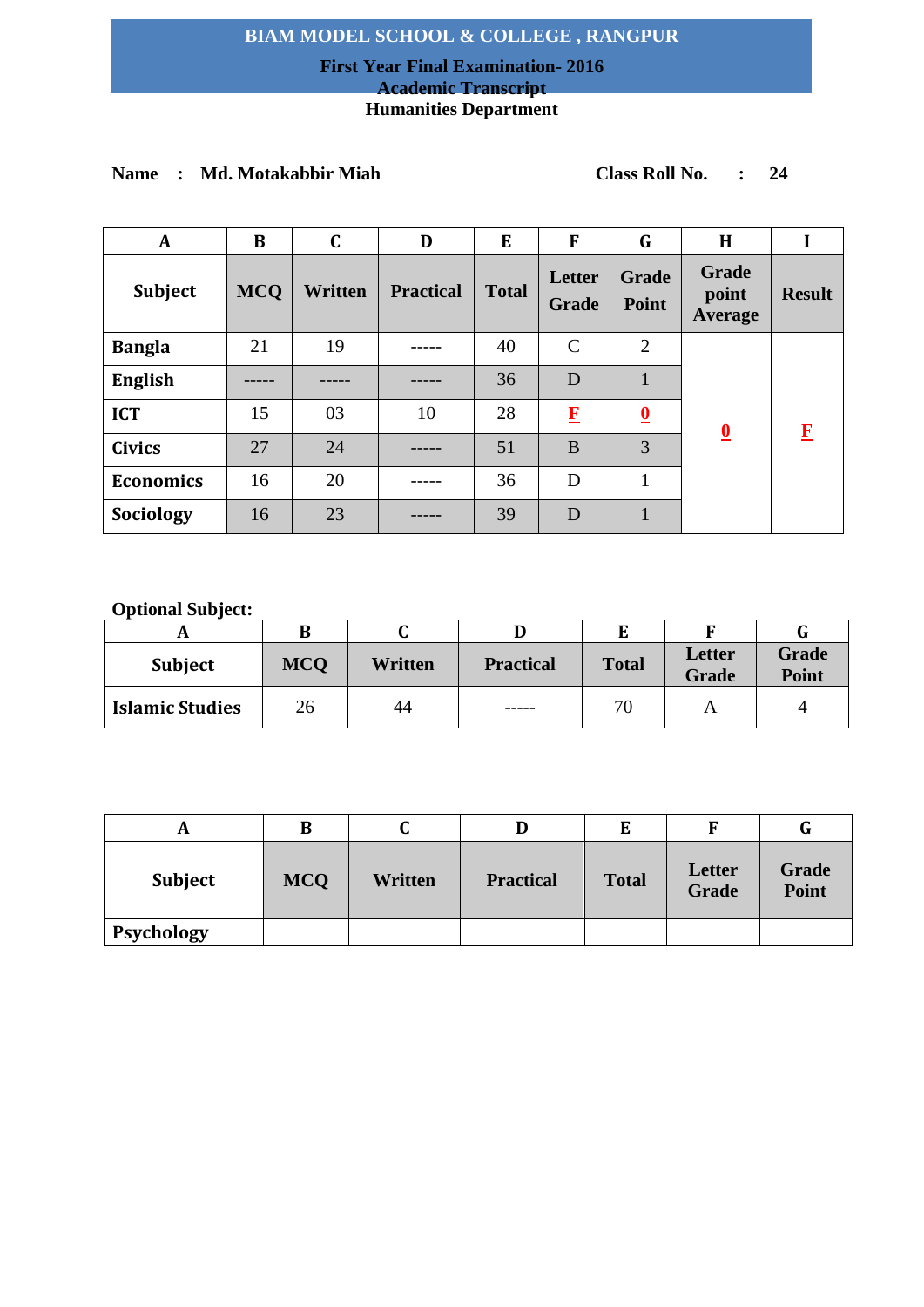## **First Year Final Examination- 2016 Academic Transcript**

# **Humanities Department**

| A                | B          | $\mathbf C$ | D                | E            | F               | G                       | H                         |               |
|------------------|------------|-------------|------------------|--------------|-----------------|-------------------------|---------------------------|---------------|
| <b>Subject</b>   | <b>MCQ</b> | Written     | <b>Practical</b> | <b>Total</b> | Letter<br>Grade | <b>Grade</b><br>Point   | Grade<br>point<br>Average | <b>Result</b> |
| <b>Bangla</b>    | 22         | 23          |                  | 45           | $\mathcal{C}$   | $\overline{2}$          |                           |               |
| <b>English</b>   |            |             |                  | 23           | $\mathbf{F}$    | $\overline{\mathbf{0}}$ |                           |               |
| <b>ICT</b>       | 20         | 13          | 15               | 48           | $\mathcal{C}$   | $\overline{2}$          |                           |               |
| <b>Civics</b>    | 21         | 23          |                  | 44           | $\mathcal{C}$   | $\overline{2}$          | $\overline{\mathbf{0}}$   | $\mathbf F$   |
| <b>Economics</b> | 15         | 20          |                  | 35           | D               | 1                       |                           |               |
| Sociology        | 20         | 28          |                  | 48           | $\mathcal{C}$   | $\overline{2}$          |                           |               |

## **Name : Md. Tanzir Hossen Tuhin Class Roll No. : 26**

|                        | В          |         |                  |              |                        |                       |
|------------------------|------------|---------|------------------|--------------|------------------------|-----------------------|
| Subject                | <b>MCO</b> | Written | <b>Practical</b> | <b>Total</b> | Letter<br><b>Grade</b> | Grade<br><b>Point</b> |
| <b>Islamic Studies</b> |            |         | -----            |              |                        |                       |

|                | B          |         |                  |              |                        | u              |
|----------------|------------|---------|------------------|--------------|------------------------|----------------|
| <b>Subject</b> | <b>MCQ</b> | Written | <b>Practical</b> | <b>Total</b> | Letter<br><b>Grade</b> | Grade<br>Point |
| Psychology     | 07         |         |                  | 35           |                        |                |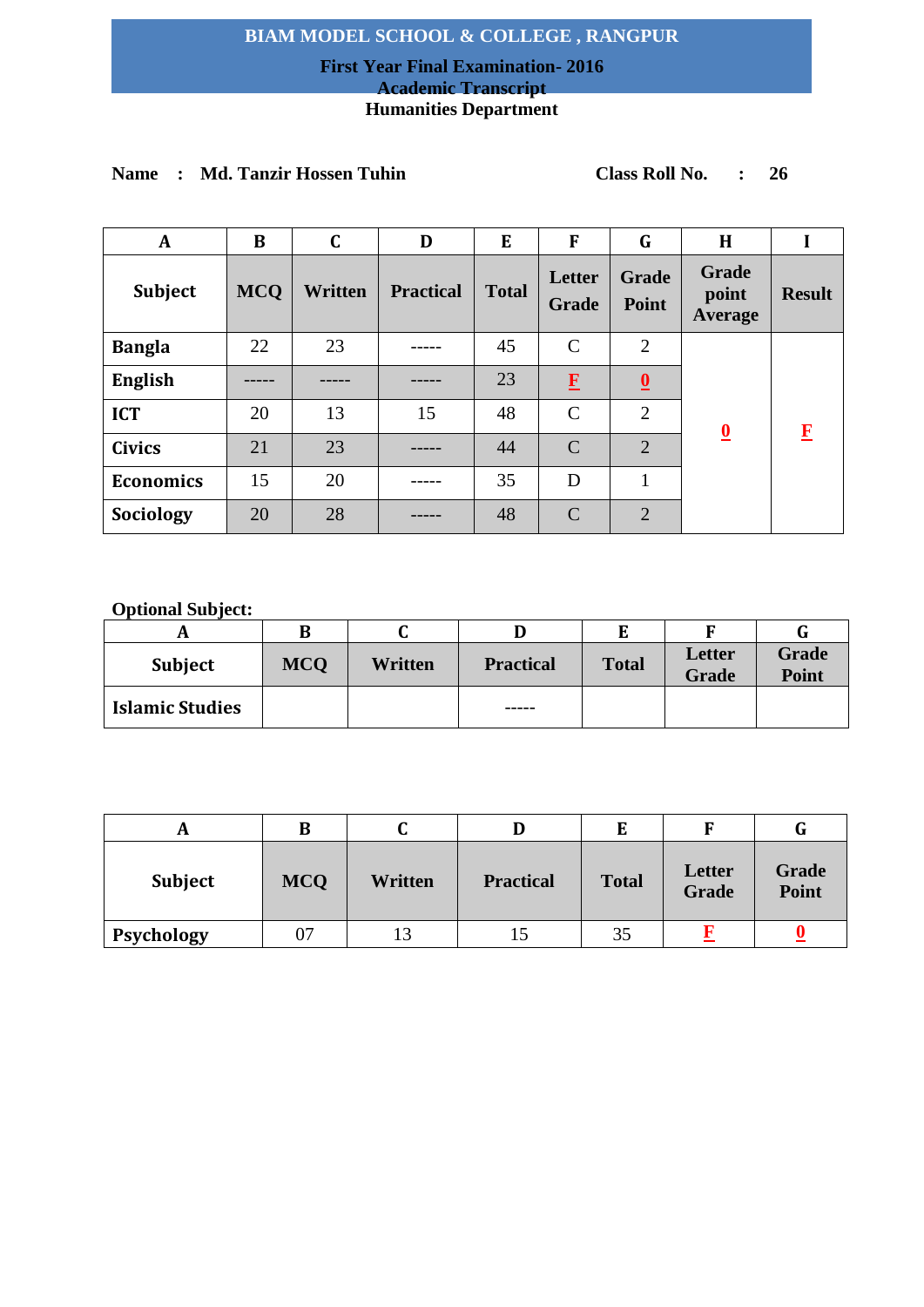## **First Year Final Examination- 2016 Academic Transcript Humanities Department**

# **Name : Fariya Hossen Class Roll No. : 27**

| A                | B          | C              | D                | E            | F               | G                       | H                                |               |
|------------------|------------|----------------|------------------|--------------|-----------------|-------------------------|----------------------------------|---------------|
| Subject          | <b>MCQ</b> | <b>Written</b> | <b>Practical</b> | <b>Total</b> | Letter<br>Grade | Grade<br>Point          | Grade<br>point<br><b>Average</b> | <b>Result</b> |
| <b>Bangla</b>    | 10         | 18             |                  | 28           | $\bf{F}$        | $\overline{\mathbf{0}}$ |                                  |               |
| <b>English</b>   |            |                |                  | 50           | B               | 3                       |                                  |               |
| <b>ICT</b>       | 18         | $00\,$         | Ab.              | 18           | $\bf{F}$        | $\overline{\mathbf{0}}$ | $\overline{\mathbf{0}}$          | $\bf{F}$      |
| <b>Civics</b>    | 20         | 27             |                  | 47           | $\mathcal{C}$   | $\overline{2}$          |                                  |               |
| <b>Economics</b> | 15         | 02             |                  | 17           | $\bf{F}$        | $\overline{\mathbf{0}}$ |                                  |               |
| Sociology        | 13         | 27             |                  | 40           | $\mathcal{C}$   | $\overline{2}$          |                                  |               |

| <b>Subject</b>         | <b>MCO</b> | <b>Written</b> | <b>Practical</b> | <b>Total</b> | Letter<br>Grade | Grade<br><b>Point</b> |
|------------------------|------------|----------------|------------------|--------------|-----------------|-----------------------|
| <b>Islamic Studies</b> | 23         | 22             | -----            | 45           |                 |                       |

| A              | B          | ີ       |                  | E            |                        | G              |
|----------------|------------|---------|------------------|--------------|------------------------|----------------|
| <b>Subject</b> | <b>MCQ</b> | Written | <b>Practical</b> | <b>Total</b> | Letter<br><b>Grade</b> | Grade<br>Point |
| Psychology     |            |         |                  |              |                        |                |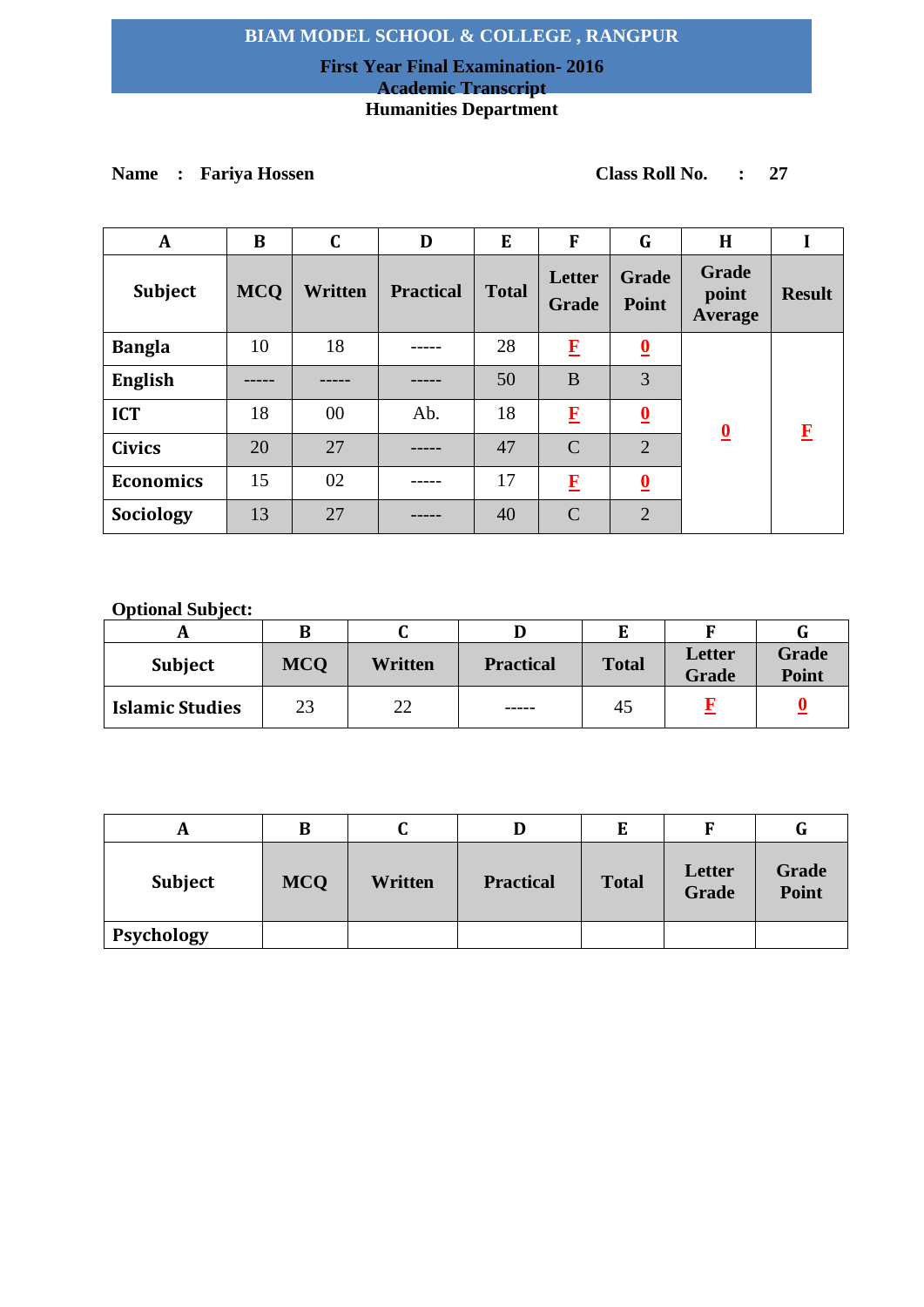## **First Year Final Examination- 2016 Academic Transcript**

## **Humanities Department**

# **Name : Mushfikur Rahman Class Roll No. : 28**

| A                | B          | $\mathbf C$ | D                | E            | F               | G                     | H                         |                             |
|------------------|------------|-------------|------------------|--------------|-----------------|-----------------------|---------------------------|-----------------------------|
| Subject          | <b>MCQ</b> | Written     | <b>Practical</b> | <b>Total</b> | Letter<br>Grade | <b>Grade</b><br>Point | Grade<br>point<br>Average | <b>Result</b>               |
| <b>Bangla</b>    | 28         | 24          |                  | 52           | B               | 3                     | 2.71                      | $\mathcal{C}_{\mathcal{C}}$ |
| <b>English</b>   |            |             |                  | 47           | $\mathcal{C}$   | $\overline{2}$        |                           |                             |
| <b>ICT</b>       | 23         | 19          | 12               | 54           | B               | 3                     |                           |                             |
| <b>Civics</b>    | 31         | 42          |                  | 73           | $\mathbf{A}$    | $\overline{4}$        |                           |                             |
| <b>Economics</b> | 22         | 20          |                  | 42           | $\mathcal{C}$   | $\overline{2}$        |                           |                             |
| Sociology        | 26         | 27          |                  | 53           | B               | 3                     |                           |                             |

| <b>Subject</b>         | <b>MCQ</b> | Written | <b>Practical</b> | <b>Total</b>       | Letter<br><b>Grade</b> | Grade<br>Point |
|------------------------|------------|---------|------------------|--------------------|------------------------|----------------|
| <b>Islamic Studies</b> | 33         | 39      | ------           | $\mathcal{L}$<br>∠ |                        | ப              |

| A              | B          | ື       |                  | E            |                        | G              |
|----------------|------------|---------|------------------|--------------|------------------------|----------------|
| <b>Subject</b> | <b>MCQ</b> | Written | <b>Practical</b> | <b>Total</b> | Letter<br><b>Grade</b> | Grade<br>Point |
| Psychology     |            |         |                  |              |                        |                |